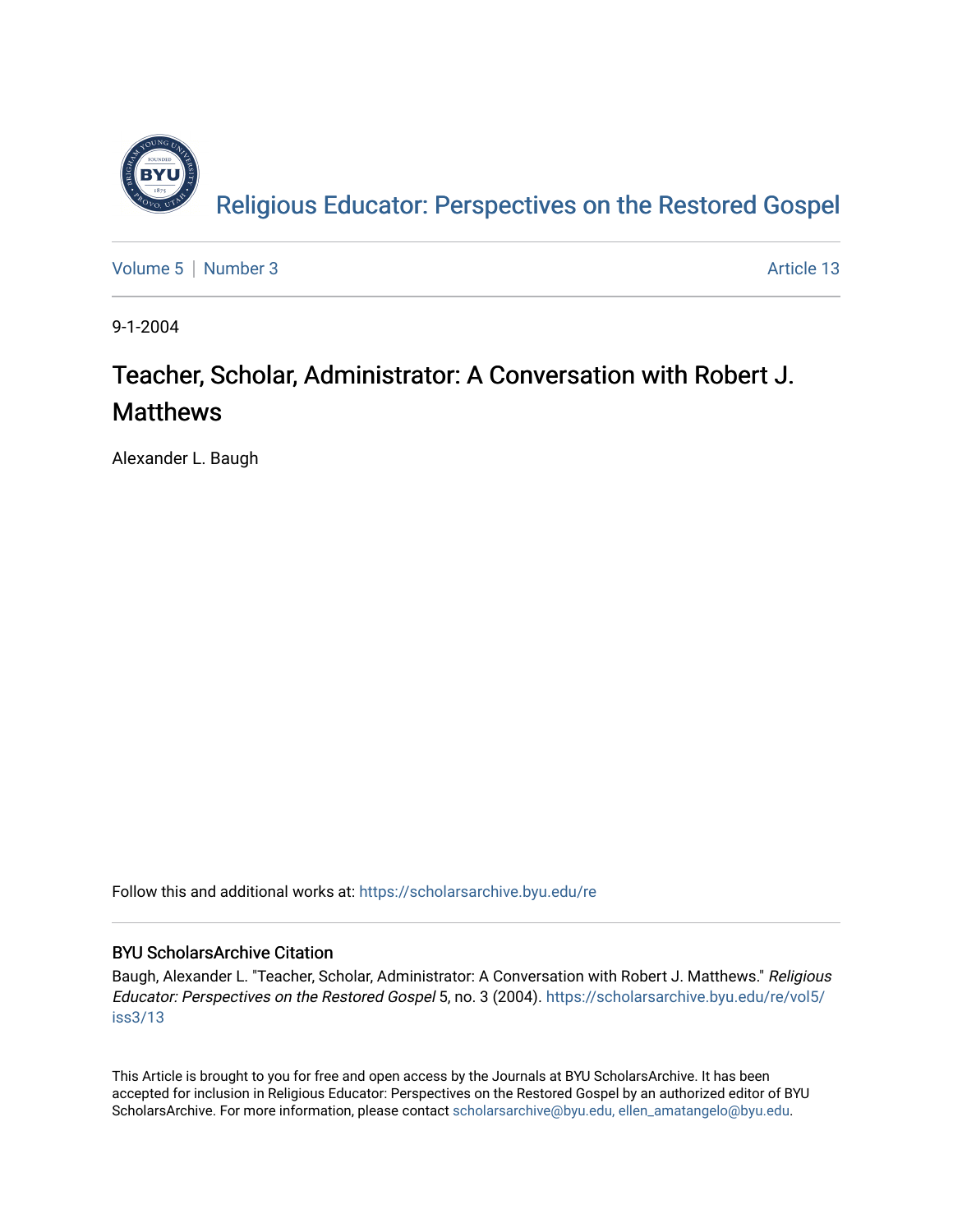

Robert J. Matthews, c. 1984

Courtesy of Robert J. Matthews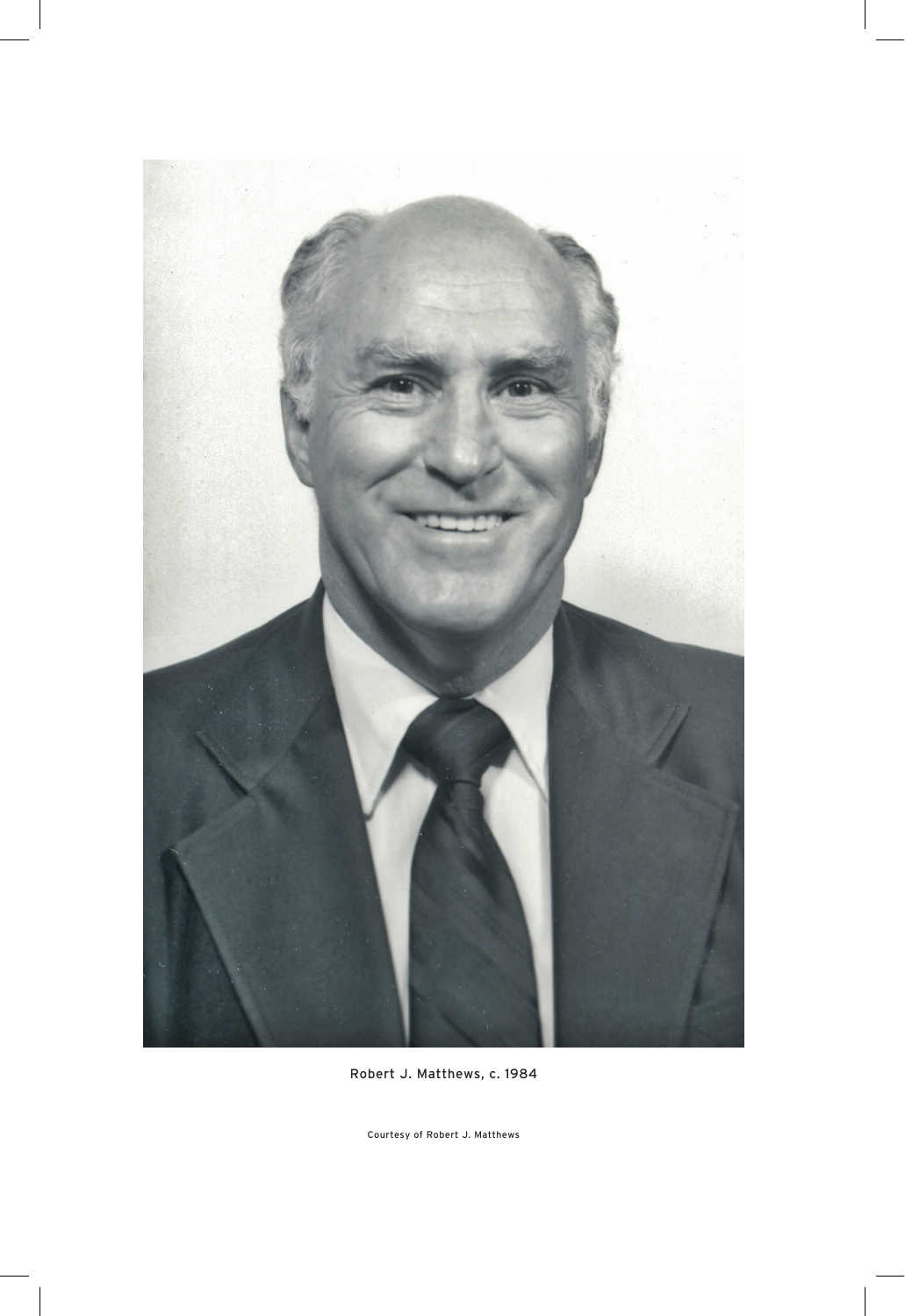# Teacher, Scholar, Administrator: A Conversation with Robert J. Matthews

*Interview by Alexander L. Baugh*

*Alexander L. Baugh is an associate professor of Church history and doctrine at Brigham Young University.*

 Sometime ago, while I was conversing with a retired BYU religion faculty member, we began talking about Robert J. Matthews. Our discussion soon focused on what he had done in terms of Religious Education, BYU, and the Church. This colleague said something very interesting: "Robert Matthews will go down as one of the greatest gospel scholars this Church has ever produced, and BYU produced him!" "How true!" I replied, knowing exactly what he meant. Another former colleague of his told me, "Robert Matthews's painstaking research on the Joseph Smith Translation [JST] helped Church leaders and Latter-day Saint scholars recognize just how important the JST was in the Restoration. If it were not for Robert Matthews, the LDS version of the King James Bible would not have a JST footnote or endnote in it!" Finally, I asked one of Brother Matthews's dearest and closest friends how he would characterize him. Without hesitation, this friend, paraphrasing Mormon's assessment of Captain Moroni, said, "If all men had been, and were, and ever would be, like unto Robert Matthews, behold, the very powers of hell would be shaken forever."

 Such statements are typical of the feelings Latter-day Saints everywhere have for this great yet humble teacher, scholar, administrator, and Church leader. Although small in stature, Robert J. Matthews stands tall in the eyes of those who have recognized and appreciated his scholarly contributions and who have enjoyed his friendship and collegiality—General Authorities, BYU officials, department colleagues (many of whom consider him their mentor), CES personnel, and literally thousands of students whom he has taught over the course of four decades.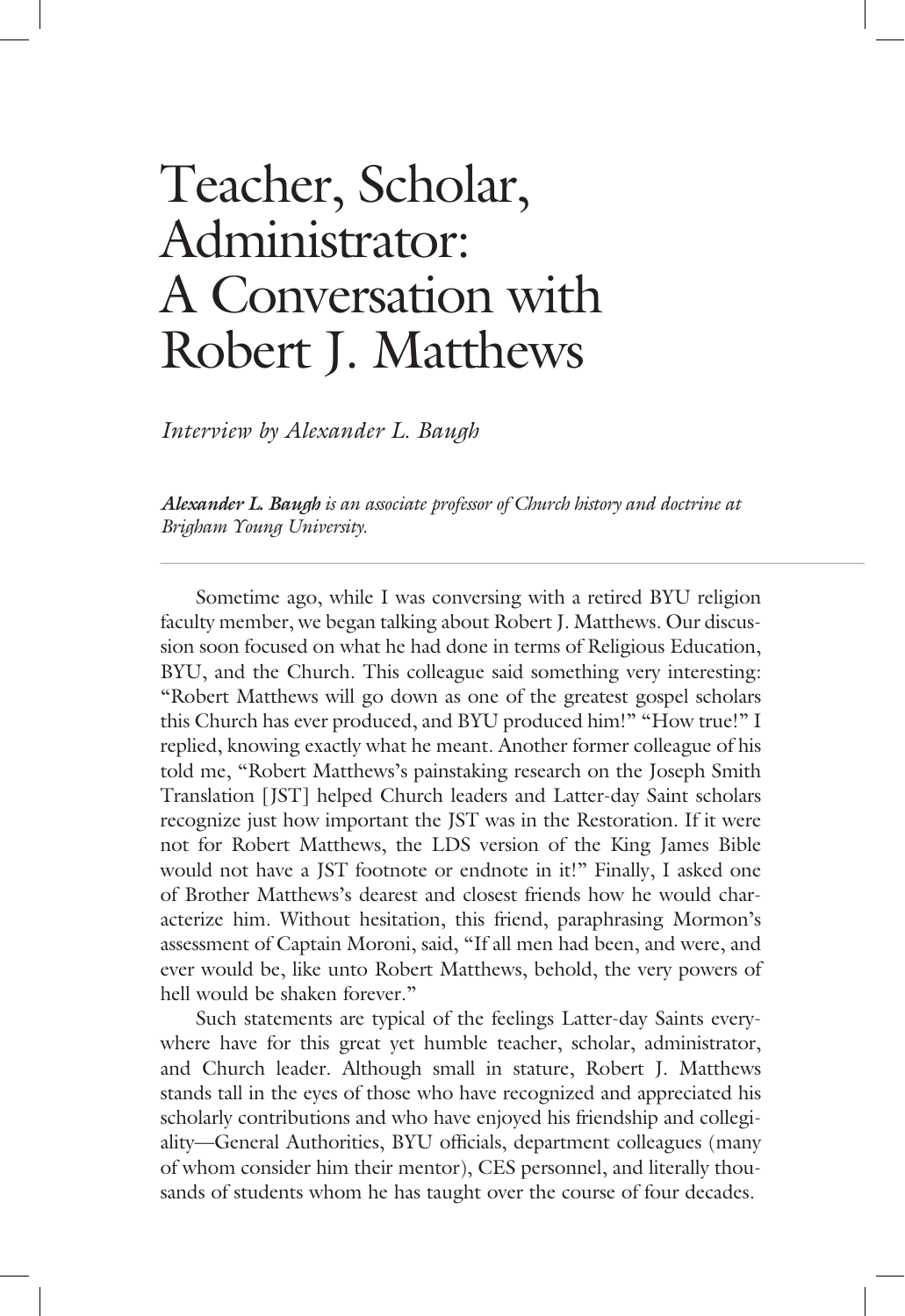In 1994, following a forty-year career in the Church Educational System and Religious Education at BYU (1955–94), Robert J. Matthews officially retired. His service in CES included teaching seminary in Soda Springs, Idaho, and institute in southern California before serving as a researcher, course writer, and editor, in the CES Central Office. In 1971 he received a university appointment in the Department of Ancient Scripture at BYU, where he remained for the next twenty-four years. From 1981 to 1991, he also served as dean of Religious Education at BYU. In the Church, Brother Matthews served for twenty-five years on the Church Correlation and Evaluation Committee, in addition to serving as a bishop, stake president, and patriarch.

 Although it has been ten years since his retirement, Brother Matthews continues to lead an active life. From 1996 to 1999, he served as the first president of the Mount Timpanogos Temple, along with his wife, Shirley, who served as temple matron. He maintains an office in the Joseph Smith Building and continues to research and write. He also teaches from time to time—conducting seminars, teaching an occasional class, participating in symposia, and guest lecturing for BYU Education Week.

 In the following interview, conducted on November 21, 2003, Brother Matthews provided glimpses into his early years that illustrate how he received his testimony of the restored gospel. In addition, he shared details regarding several life-changing events that shaped his gospel thinking and led him to seek a career in Church education and later to pursue a lifelong investigation and study of the Joseph Smith Translation. Also of interest to readers will be his experience on the Church's Scripture Publication Committee, his role as a senior editor of the *Encyclopedia of Mormonism*, his feelings about his accomplishments as dean of Religious Education, and his personal philosophy regarding religious education in general.

*Baugh:* Share with us some of the memories you have of your parents and family and what it was like growing up in Evanston, Wyoming, in the 1930s and 1940s.

*Matthews:* I was born in Evanston. I was the youngest of eight children. There was a twenty-year stretch between the first one and the last one. My parents were both from England. They met in Salt Lake City after their families came to Utah. Five of my brothers and my sister were born in Salt Lake, but my family moved to Evanston and had a little farm, and then one more brother and I came along. So I had the benefit of some very fine older brothers and one sister, and they were very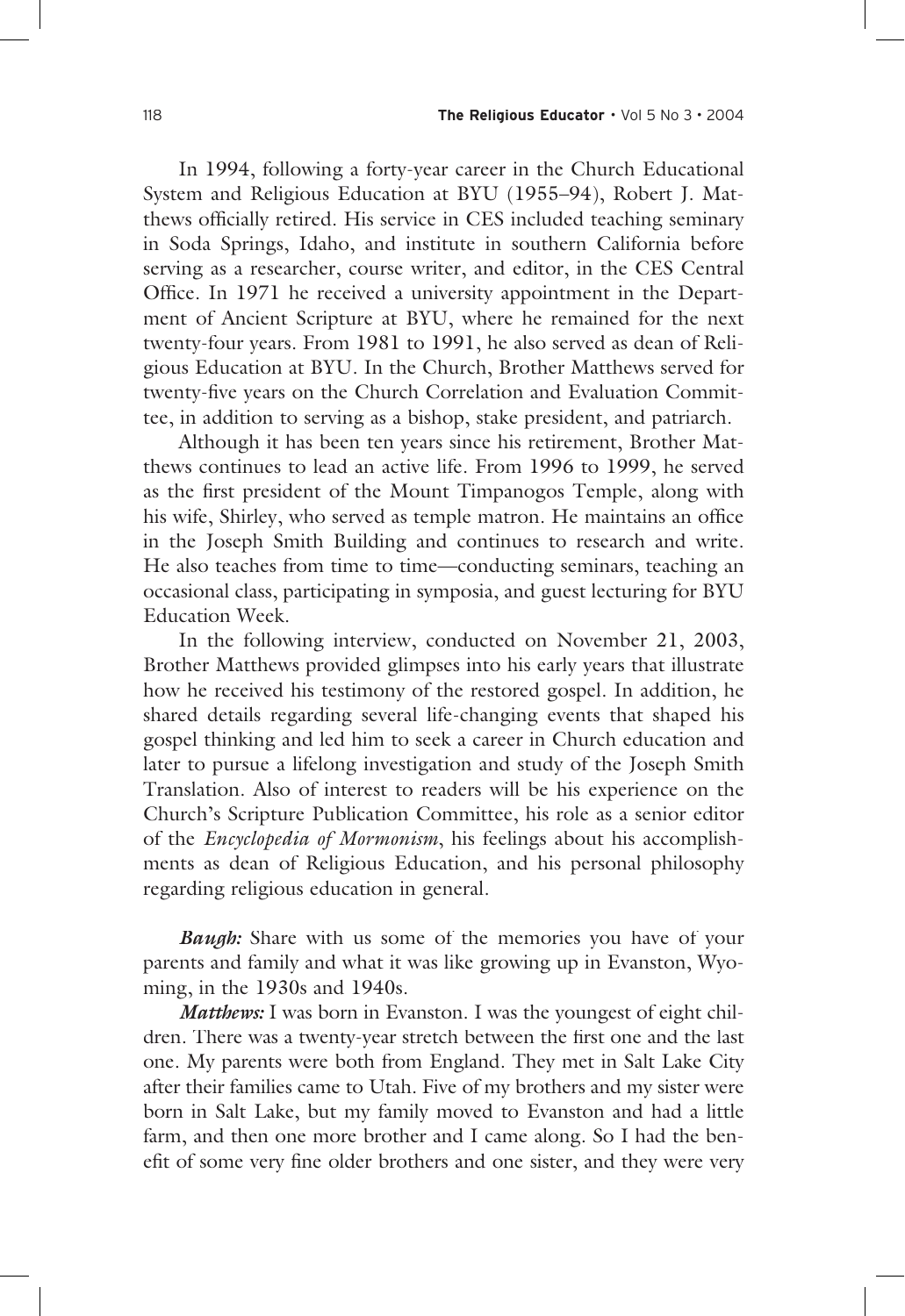good to me; as I look back on my growing-up years, they were good examples. They were good members of the Church and good citizens, some of them held public office, and there was a time when we all lived on one street. I had the benefit in terms of a large and faithful family.

 One other thing I might mention about Evanston is that it's not necessarily a Latter-day Saint community. My friends were Catholics, Baptists, Methodists, Presbyterians, and Episcopalians, and I got an insight into other churches. I often visited those other churches, and we had gospel conversations. I lived across the street from the Catholic church for many years, so I had a firsthand acquaintance with the beliefs of other churches; most of my friends were from them, so it was a multireligious experience.

*Baugh:* Are any of your siblings still alive?

*Matthews:* I have one brother—the brother just older than I, six years older—he's still alive, and we keep in contact. He lives in Ogden.

*Baugh:* Did you have any particularly meaningful, life-changing, or spiritual experiences during your early years that impacted your life?

*Matthews*: I don't remember any unusual experiences. After I was a teenager, I did have an experience that has to do with the Joseph Smith Translation. I think we'll mention that a little later when we come to how I got interested in the JST. It was a spiritual experience, and it has remained with me throughout my life.

 I did a lot of farmwork and construction work as a boy. There were accidents from time to time, and my life was spared. I thought nothing particularly unusual about it at the time, other than I stayed alive, but there were some accidents—runaway horses and accidents with machinery where I could easily have been killed. As I look back now, I'm very glad my life was spared. Otherwise the kind of things I've done, particularly with the scriptures, might not have been done until much later. That's about as much as I could mention.

 I did have an invitation to go up for an airplane ride. I was seventeen, and a very good friend of mine was the pilot, and he said, "Let's go next Sunday morning." I knew I shouldn't be out flying Sunday morning. We worked together in a garage, and all week long he would talk about how on Sunday morning we were going for a ride. Saturday night as I left for home, he said, "I'll see you in the morning?" and I said, "No." He looked very disappointed. I felt so bad. But the next morning I went to priesthood meeting, and I saw the airplane flying up above. Airplanes were very scarce in Evanston in those days, so I knew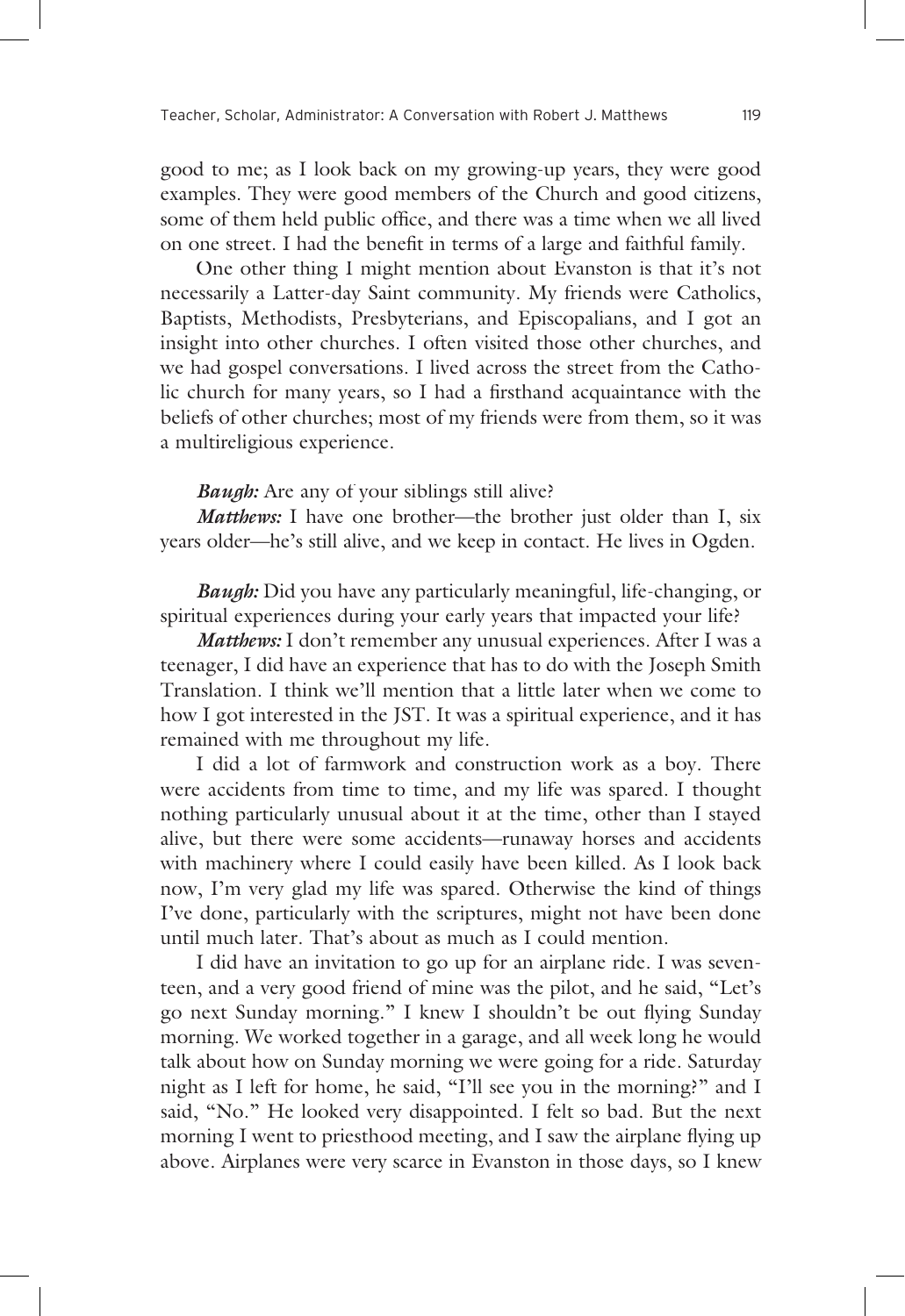this was the plane. And as I came out of church, my sister-in-law said to me, "There's been an accident." I asked about the pilot, and she said, "Oh, he's all right, but the passenger that he had with him was killed." I don't know if that plane would have crashed if I had been in it, but I do believe that may be the most important priesthood meeting I ever attended.

*Baugh:* Who were some individuals in your early years who had a a strong influence in your life?

*Matthews:* Well, definitely my parents. My father and mother were both active in the Church, and not just mildly active. My father was a student of the scriptures, and my mother knew and loved the scriptures, especially the Book of Mormon. There never was a big display about it, but it was always characteristic of our home that we had the scriptures, and we talked about them and read them. We discussed the Prophet Joseph Smith and Presidents Brigham Young and Heber C. Kimball and John Taylor. That was a daily experience in our home. So my parents were a very strong influence, as were my older brothers and my sister.

*Baugh*: For many young men, serving a mission establishes the spiritual foundation for their future. You served in the California Mission in 1946–47 under President Oscar W. McConkie Sr. What were a few of the highlights of your missionary service?

*Matthews:* I've often thought about what a great experience it was for a young man, just barely nineteen, to come under the influence of such a great spiritual giant as Oscar W. McConkie. And he was a spiritual giant. To be around him for the length of a mission and hear his testimony was simply wonderful. He would utter prophecies, and he would preach and expound. I often thought that it was just like having Alma or Nephi for a mission president, and I'm sure that experience established in me a spiritual base that I hope I've always kept.

*Baugh:* Talk about some of your experiences as an undergraduate at BYU and about meeting your wife, Shirley.

*Matthews:* During my first year as an undergraduate at BYU, I was not much of a scholar. I went on a mission, and when I came back, I didn't attend the whole year like most students do. I was living in Evanston. I worked part time and would come down during the winter quarter. I took a lot of home-study courses. I completed almost an entire year by home study and had an intense interest in geography. At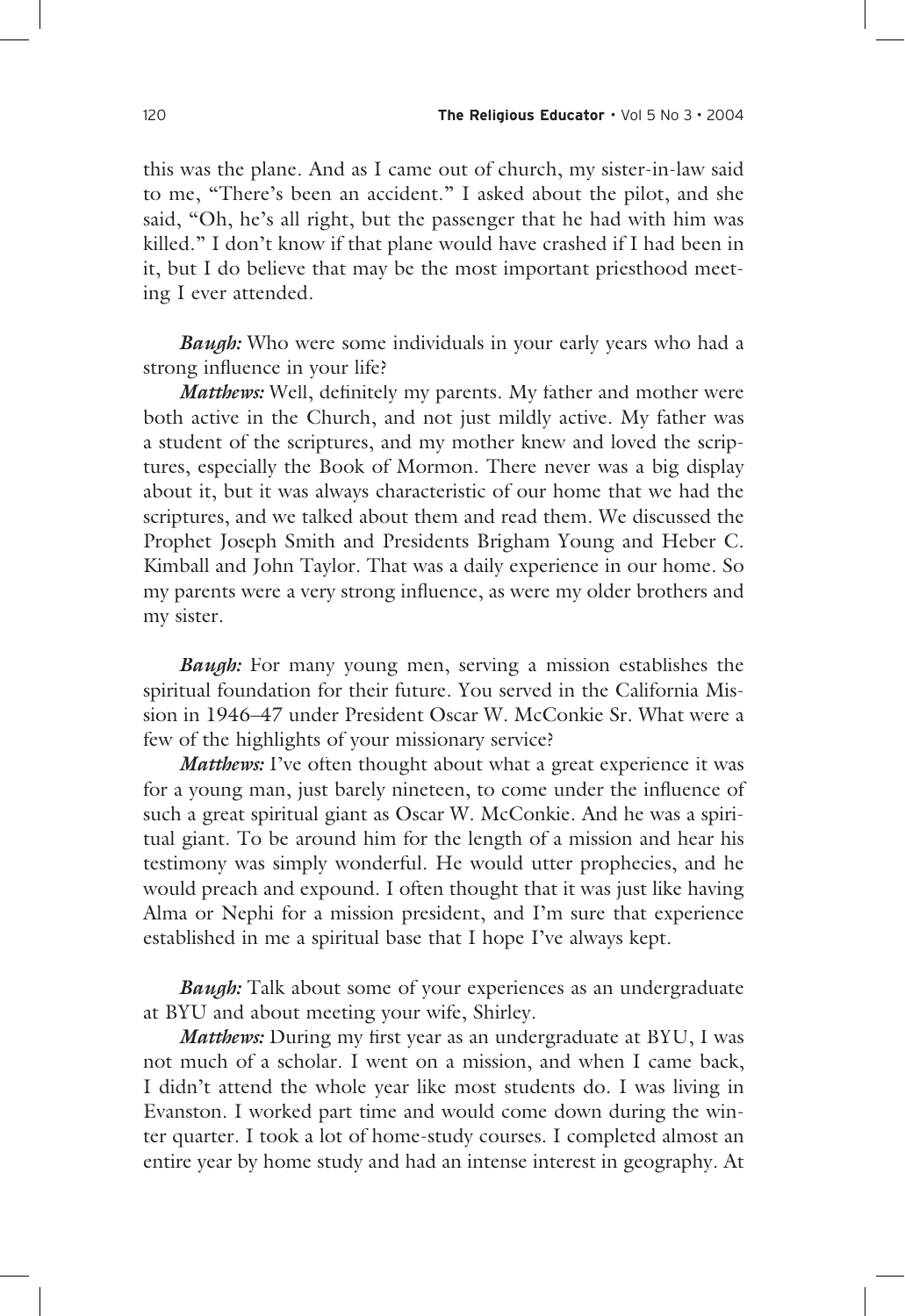first, I thought I wanted to study something along the lines of geography. However, my mission president was an attorney, so for the first two or three years after my mission, I thought I ought to be an attorney. But I gave that up, and after a while I thought I would like to be a geography teacher, so it was my ambition to get a teaching certificate and teach geography and history.

 I did not meet my wife at BYU. She returned from a mission to Texas and came to Evanston to work. She worked in the hospital, and that's where I met her. We were both returned missionaries of marriageable age, and we were married in the Salt Lake Temple. We lived in Evanston for a year after we were married. She stayed and worked in Evanston teaching in the public schools and lived with my mother, who was then a widow, and I came to BYU for the last year and a half to complete my bachelor's degree. I was a very good student then and went home every weekend.

*Baugh:* Who performed your marriage?

*Matthews*: We were married by the president of the temple, ElRay L. Christiansen, who had once been the president of the Logan Temple.

*Baugh:* Tell about how you came to be employed in the Church Educational System [CES].

*Matthews:* In my last year at school, I was majoring in education with a composite major in political science, history, and geography. I had spoken seriously with the superintendent of schools in Rich County, Utah, about teaching there after I graduated. We hadn't signed anything, but we had talked favorably, and we were in the same stake. One day when I was at summer school at BYU, I met a former missionary companion, and he was just aglow. We had gotten along beautifully as missionaries, but he had not always been aglow. That day he was just sparkling. I said to him, "What's new in your life?" He said, "I've been teaching seminary for a year, and it's wonderful!" Since it was summer school, my wife was with me, and I invited him home for dinner, and he sat and told me about what it was like teaching seminary. The next day I went over to the seminary office on campus and asked for a job, and I got it. So he's the one responsible for me getting in the Church Educational System.

#### *Baugh:* Do you remember his name?

*Matthews:* Oh yes, his name was Kirk Moffatt Curtis, and he was from Orangeville, Utah.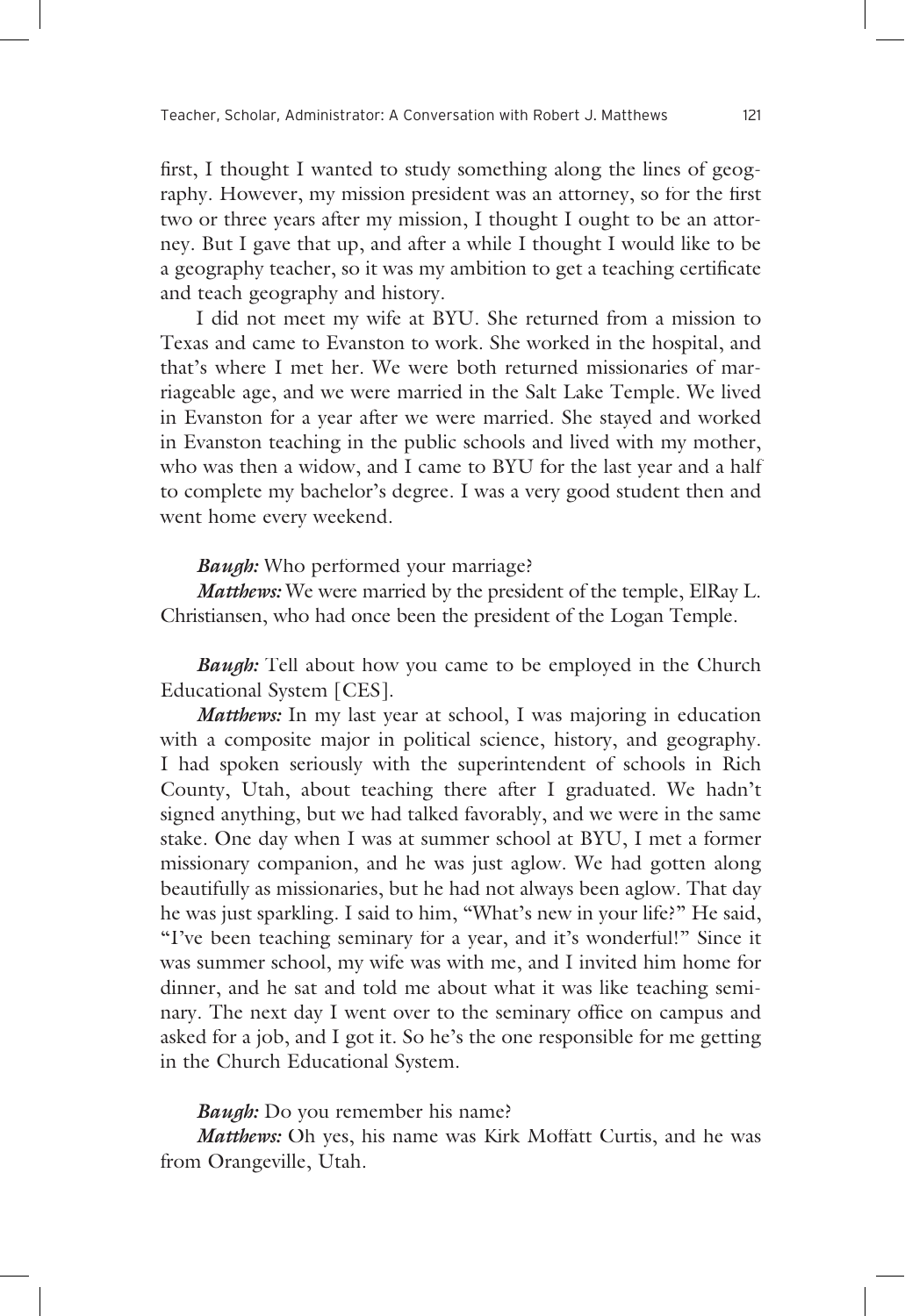*Baugh:* Did he have a long career in Church education?

*Matthews:* No, he had only about a year and a half. He was not married, and you had to be married to stay in the Church seminary system, so they let him go. [laughs]

*Baugh*: You spent from 1955 to 1971 in the Church Educational System in seminaries and institutes and the last seven years of that time as an administrator. Discuss some aspects and highlights of your career in CES.

*Matthews:* Well, my first assignment as a seminary teacher was in Soda Springs, Idaho, which was a marvelous experience. I loved it. It was great. It was wonderful. I met people there, not only the students but also the townspeople, who were very gracious to my wife and to me and who were great examples of Latter-day Saints. I still correspond with many students that I had then. After that I was transferred to southern California to teach in the institute program there under the direction of Paul H. Dunn—he was not a General Authority at that time—and we were there a couple of years and then transferred to Provo, where I worked in the central office as an editor, course writer, and researcher for the next seven years. I was seven years in Idaho, two years in California, and seven years in the central office. While it was great to work in the central office, and there were some very marvelous people there—William E. Berrett, Dale T. Tingey, Alma P. Burton, and Frank D. Day—my heart was in teaching. Ellis Rasmussen called me one day from the Joseph Smith Building and said, "Dr. Sperry is retiring, and that leaves an opening. Would you be interested?" I had just completed my doctorate and I said, "Yes, I would be interested." So I was hired at BYU in Religious Instruction.

#### *Baugh:* And that was in 1971?

*Matthews:* That is correct. That's the same year that Dallin H. Oaks became president of BYU.

*Baugh:* How did you develop such a great love for the scriptures?

*Matthews:* Well, I don't know; it was just always there. I suppose my parents had something to do with that. We talked scriptures in the morning, we talked scriptures at mealtime, we talked scriptures at night. I suppose it was a natural thing, and my parents had certainly fostered it, although not directly. And having two years under the leadership of Oscar W. McConkie surely encouraged it. He used to say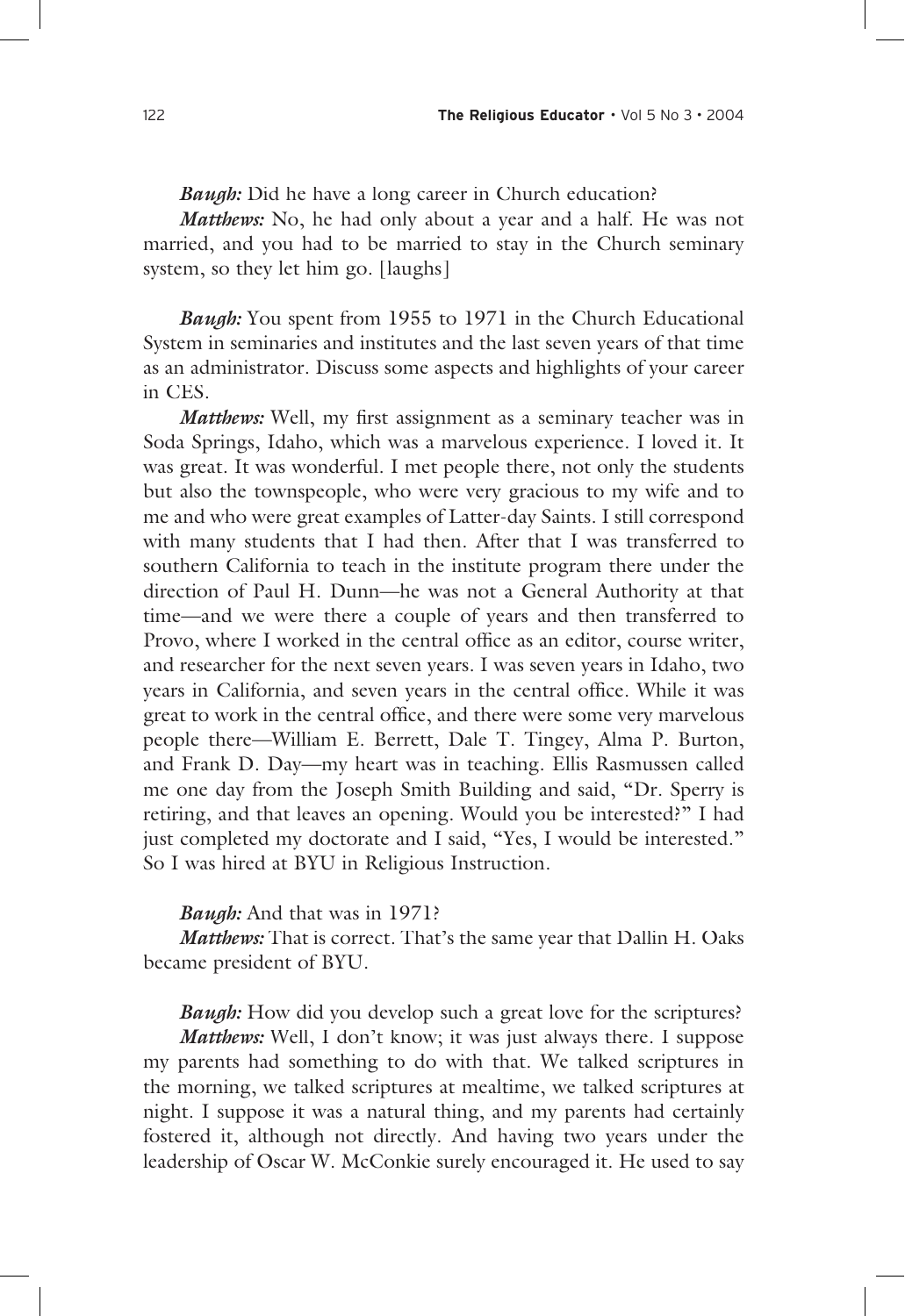to me, "Somebody in your ward or stake is going to know more about the gospel than anybody else, and it might just as well be you." I don't know how many people he told that to, but it was a powerful influence on me. I think it was just a natural thing. The scriptures appealed to my thinking. I was not interested in knowing more than anyone else—I just wanted to keep up.

*Baugh*: What books, outside the scriptures, have been the most important books to you and have shaped your understanding of the gospel and your theological framework?

*Matthews:* One nonreligious book that I read as part of the homestudy assignment was *The Autobiography of Benjamin Franklin*, which impressed me greatly. Franklin's wit and wisdom and good judgment have been a guide to me all my life. Another book that I read as part of that course was *The Life of Thomas Jefferson*. Those two books wielded a great influence on me. I still have the two books. I frequently look things up in them.

As for religious books besides the scriptures that have influenced me, I think I would have to say the first was *The Teachings of the Prophet Joseph Smith*, compiled by Joseph Fielding Smith. I think that book has had a greater influence than any other book except for the scriptures. Also, Joseph Fielding Smith wrote the books *The Way to Perfection* and *The Progress of Man*. He wrote other books, but because I read these early in life—I read them in my twenties—they shaped my doctrinal thinking. I am grateful those books came into my life at an early age.

*Baugh*: Both your master's and PhD work focused on the Joseph Smith Translation of the Bible. How did you become interested in the JST?

*Matthews:* As I mentioned, I grew up in a religious home, and my parents were great admirers of the Prophet Joseph Smith. But I never heard one word about Joseph Smith's translation of the Bible. I didn't know he made one. One day during the summer after graduating from high school, I was sitting in the living room with my father and mother—I was the last one at home—and we were listening to Joseph Fielding Smith, who was giving a lecture over the radio on a Sunday evening. And in that lecture, speaking about the Godhead, he quoted John 1:18, "No man hath seen God at any time." And then he said, "Now, that's not translated correctly." He said, "Joseph Smith in a revelation was told how it should read." When Elder Smith said the word "revelation," that just sank right into my soul. If he had said any other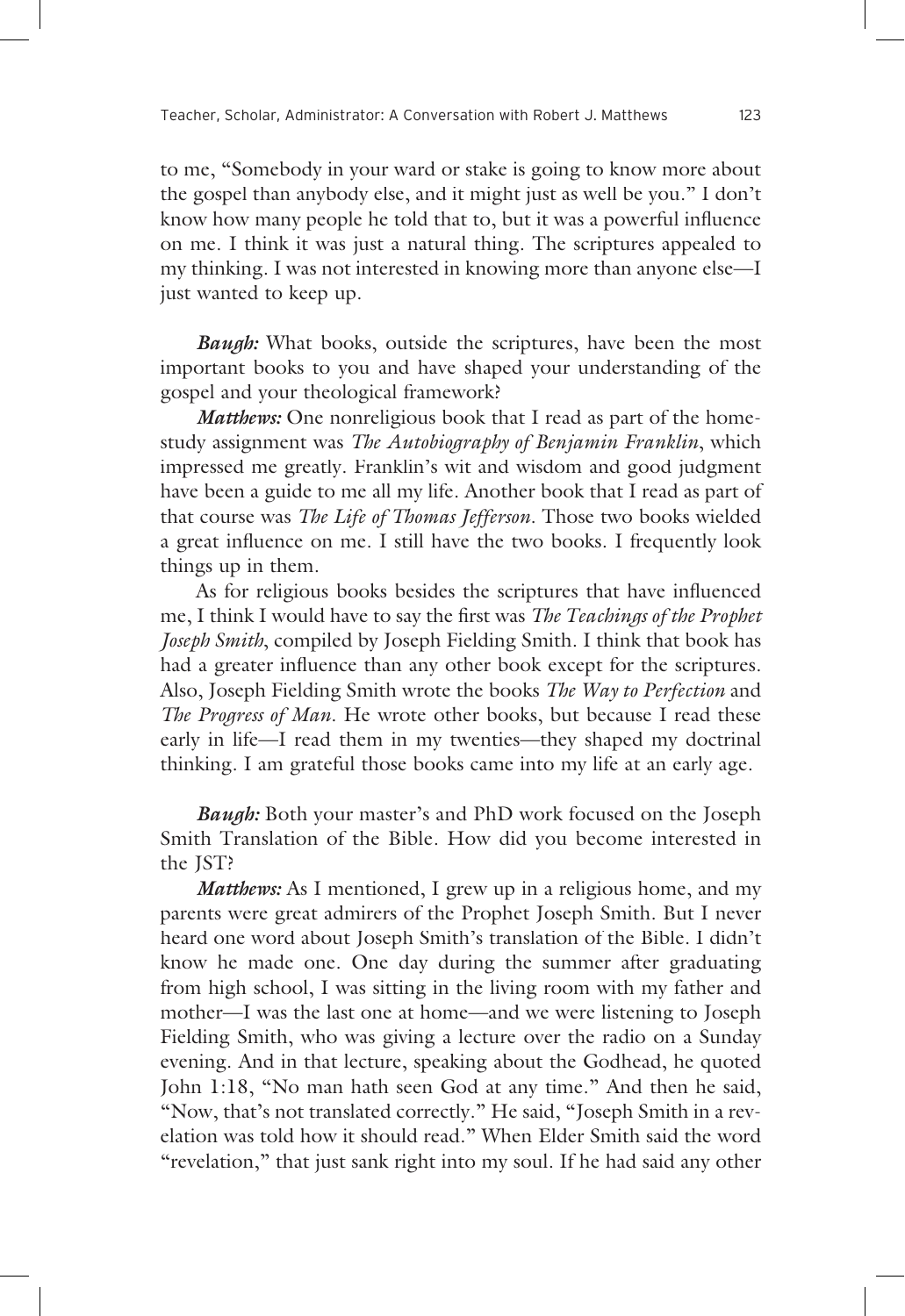word, it would not have had the same effect, but when he said that Joseph Smith by revelation received that passage in different wording, that struck me. It penetrated me. I can tell you the day, it was July 9, 1944. The reason I remember the date is because that series of lectures was published in a book called *The Restoration of All Things*. After it was published, I looked up that particular lecture to see what day it was given. That was the day I first learned there was a Joseph Smith Translation, at least that he had made a translation. But it was that feeling, and that feeling has never left me. And all through the years—I think about it frequently, though not every day—that impression has risen to the surface within me. I never said anything to my father or mother about it—not ever—I don't think I ever did mention it, but I can date my interest in the JST to the talk by Joseph Fielding Smith and the word "revelation." I think that is important for this reason too: it gave me, at the very beginning, a particular point of view of what Joseph Smith was doing. He wasn't making the translation out of curiosity, and he wasn't doing it according to his own wisdom or judgment, but he did it by revelation.

*Baugh*: Do you recall Joseph Fielding Smith even mentioning the word *translation* to make you more aware that he indeed made a translation?

*Matthews:* No, I don't think so. I think he just said, "Joseph Smith" in a revelation was told that that was not a correct verse." And then he read the passage as it occurs in the JST. That was in the summer after I graduated from high school. That fall I came to BYU, and I talked to Sidney B. Sperry about it and asked him if he knew anything about Joseph Smith translating the Bible, and he said he did. But nobody knew very much about it, and most of those who had heard about it said, "We don't believe in it. We don't trust it. He didn't do much anyway." Everyone was downplaying it. Brother Sperry did not downplay it, but nobody knew anything about it. But I had that drive within me, and that's what eventually led me to contact the Reorganized [RLDS] Church to see if I could see the original manuscripts, because the popular view was that the Reorganized Church had changed it. I didn't have to be converted to the idea of Joseph Smith doing the work. I was converted to it. I just had to find evidence so I could teach other people about it. Whenever I would quote from the Joseph Smith Translation, they'd say, "You can't trust that. The Reorganized Church has changed it." I knew I had to see the original manuscript. When I wrote and asked, they told me no. It was a process of fifteen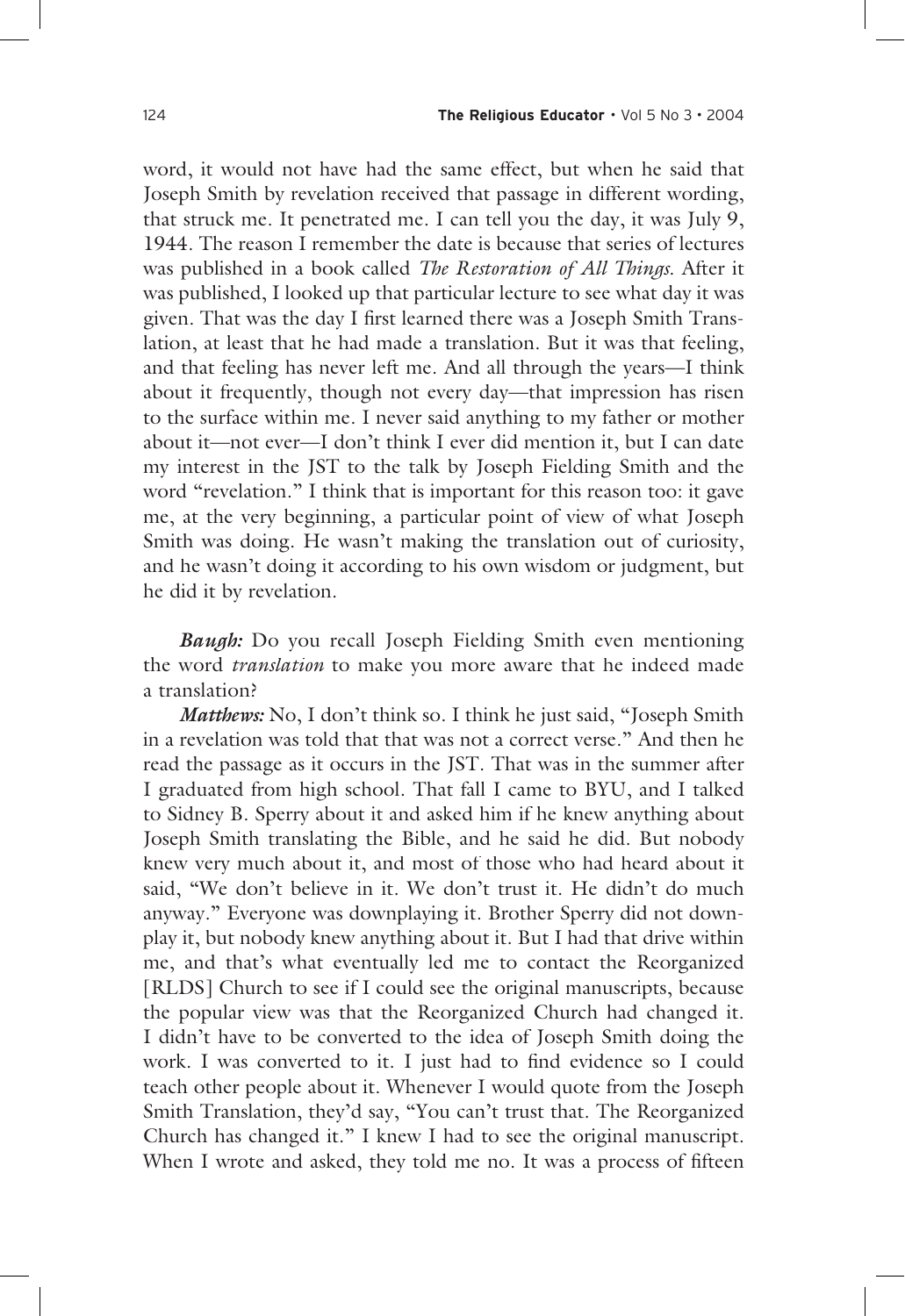years from the time I first asked until they let me go there and see the original documents.

*Baugh:* When did you come to the conclusion that more needed to be known about the Joseph Smith Translation of the Bible?

**Matthews:** Hindsight is sometimes more clear than foresight. I never did have a feeling that I was going to have a message for the world. What was happening was that I had a very personal interest that would not go away. There was a man, N. B. Lundwall, who wrote a lot of books in the Church and compiled a lot of materials. Brother Lundwall talked occasionally in his books about the Joseph Smith Translation, so I wrote him a letter and asked him about it. He lived in Salt Lake. At this time I had returned from my mission and was a student at BYU. He told me something I had not known, and that was that he was a convert from the RLDS Church. He said, "I can get you a copy." Neither Deseret Book nor anybody else would ever have handled an Inspired Version [the name of the JST published by the RLDS Church] of the Bible in those days. He said, "I can get you a copy from my friends in Independence." So he got me my first copy of the Inspired Version of the Bible, and I went through it. Again, I think you could call it a thirst. I had a thirst for knowledge about the JST, so I read the entire King James Version [KJV] and the entire Joseph Smith Translation. Having both books open before me on the table, I would read a sentence from one and then the corresponding sentence from the other and then mark the differences. It took some years to do that, but eventually I went through the entire JST and compared every word to the KJV. I was impressed with the clarity and the contribution that Joseph Smith was making to understanding the Bible. I'd mention that to people and they'd say, "Oh, well, you can't trust that." So I knew I had to contact the Reorganized Church and see the manuscript.

*Baugh*: For many years Latter-day Saint scholars had difficulty conducting research in Independence at the RLDS [now the Community of Christ] Archives. What was your relationship with the RLDS officials and leaders?

*Matthews:* As I've indicated, for many years they would not let me see the original manuscript. But they had a change of personnel, and sometimes that makes a big difference in any organization. The former historian had passed away, and a new man came in, Richard P. Howard. He had different views. He had a master's degree in history from Berkeley, and when I wrote to him and asked if I could come, he said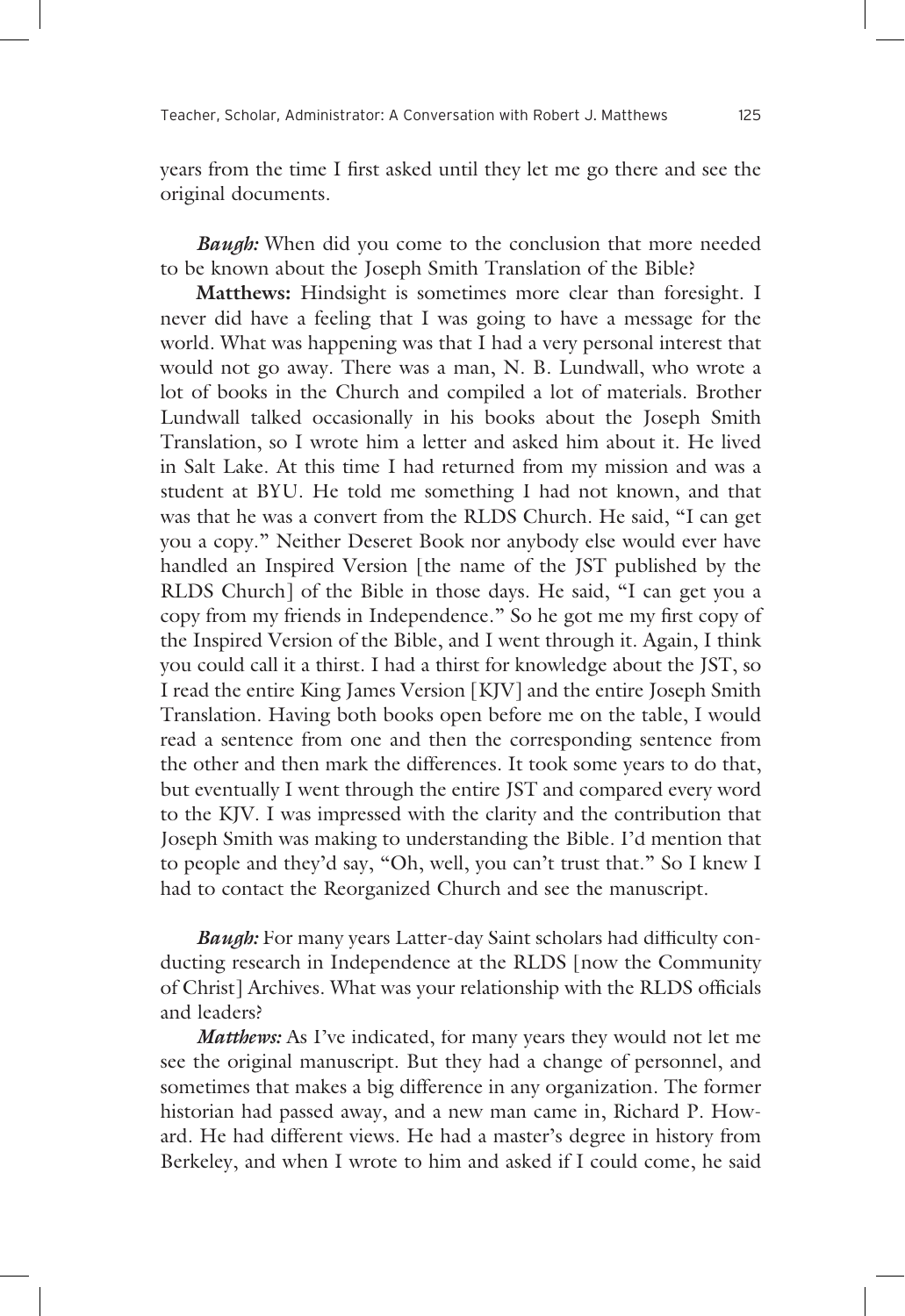yes. I thought, "He probably doesn't understand," so I called him on the phone and he said, "I know what you mean, and if you want to come we'll let you see it." He said, "You can see hard copies." That's the first time I ever heard that term.

 I was scheduled for a speaking tour with BYU throughout the Midwest, and on June 20, 1968, I was scheduled to be in Kansas City. So I said, "I'll be there at eight in the morning, on the 20th of June." I spent that whole day in the RLDS library. They showed me the marked Bible. They also brought out a photocopy of the manuscript and wanted me to read that, and I said, "I'd like to see the original." He said, "No, everything on the original is here," so on that first visit all I saw was the photographic copy. I made subsequent visits, and from time to time I'd say, "You know there is a word here that isn't clear; we need to look at the original." Richard Howard was very accommodating. As time went on, he let me work directly from the original, and I didn't have to use the photocopies. They also let me copy all of the marks out of Joseph Smith's Bible into one of my copies of the King James Bible. The King James Bible that Joseph Smith used had a lot of marks that had no words of revision, but it had indications as to what verses should be corrected and where in the verse the correction needed to occur. So it was very, very helpful.

As for my relationship with the RLDS officials and leaders, they were all very gracious to me. They were a little formal at first because they didn't know what a "Utah Mormon" looked like. But as we became better acquainted, they were more free and open with me. I was very polite. I did not try to convert them, but they frequently asked me questions about things, and I was always happy to answer. It was a congenial working relationship. I made many visits there, and I never made a surprise visit. I'd always either write or call and say, "I'd like to come on such and such a day and stay a week; is that all right?" And they always said yes. I treated them with the respect they deserved. After all, it was their library, and I was there at their good pleasure. They reciprocated with kindness to me. My first visit, as I've indicated, was June 20, 1968. I went back again in August and then in November, and then I didn't go again until the next April. But from 1968 to 1974, I made thirteen visits. The first visit was one day only, but all the rest were weeks—Monday through Friday. They were very helpful to me. I would ask Richard Howard questions from time to time, and he was very knowledgeable and very helpful. I used their typewriter and copied the entire manuscript, four hundred and some pages. The pages were about 8 by 13 3/4 inches. The scribes had written right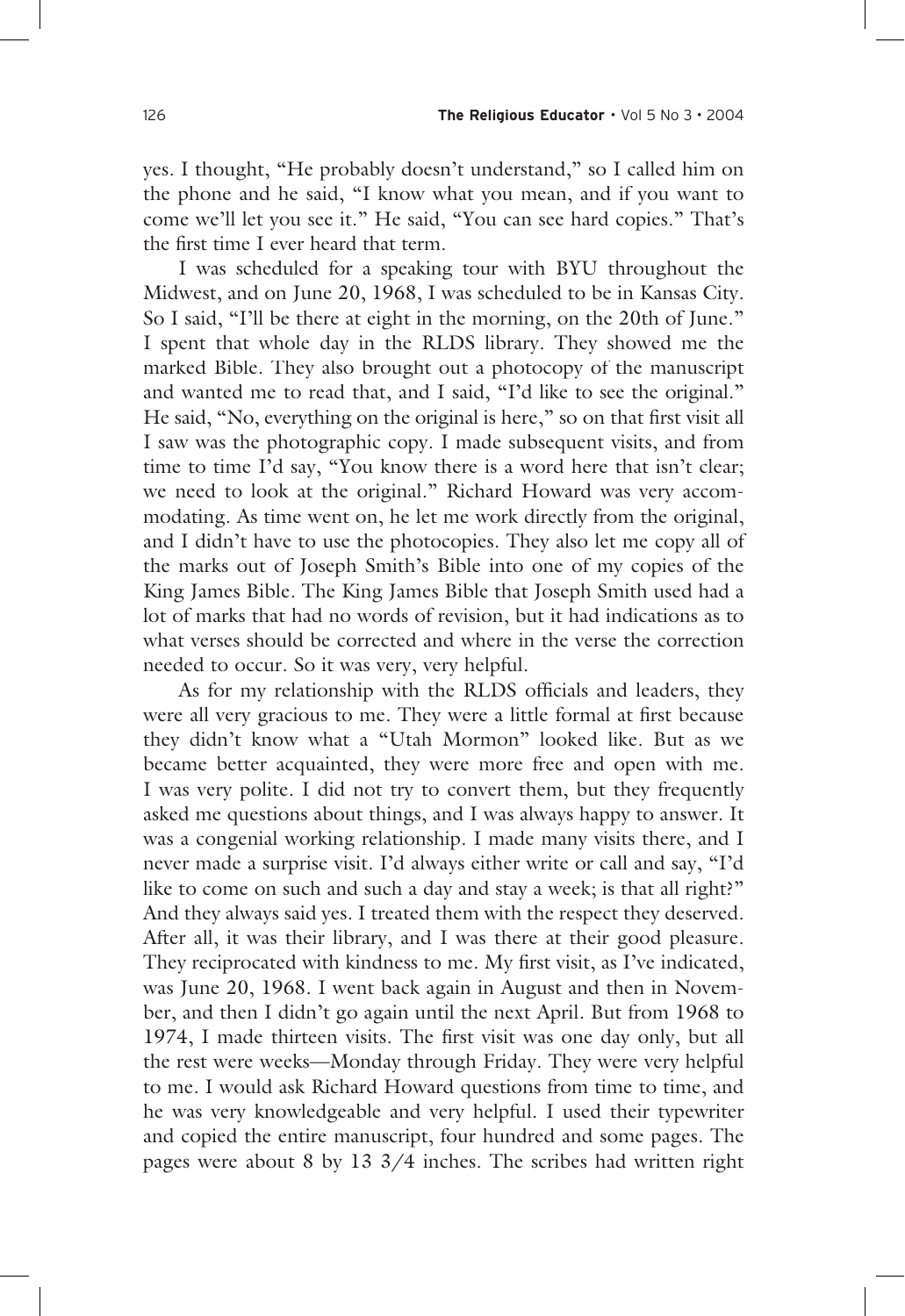out to the edge of the paper. They didn't waste any space. I have in my possession an entire typescript—word for word—and I made it look as much like the original as possible, line by line. When they skipped an inch or two of space, I skipped an inch or two of space. I have a large typescript of all the changes that are in the various manuscripts of the JST, plus I have a KJV in which I have copied, with their permission, all of the changes from the large King James Version that Joseph Smith had—not word changes, but indications where corrections needed to be made. I want to emphasize that all of that was done in their library, under their view, using their machine, with their permission. There was no subterfuge or anything. I was totally open with them, and they appreciated that.

*Baugh*: While Joseph Smith made literally thousands of changes, corrections, and additions to the King James text, are there one or two that you consider to be the most important or significant?

*Matthews*: That's a difficult question to answer because there are so many, and there are no trivial changes in the JST. But I have felt that anything that has to do with the doctrine of Christ, anywhere that the



Caption needed.

JST offers something about Jesus that the KJV does not have, that has to be an important passage. In the sixth chapter of the book of Moses, which of course is an excerpt from Genesis of the JST, Adam asks the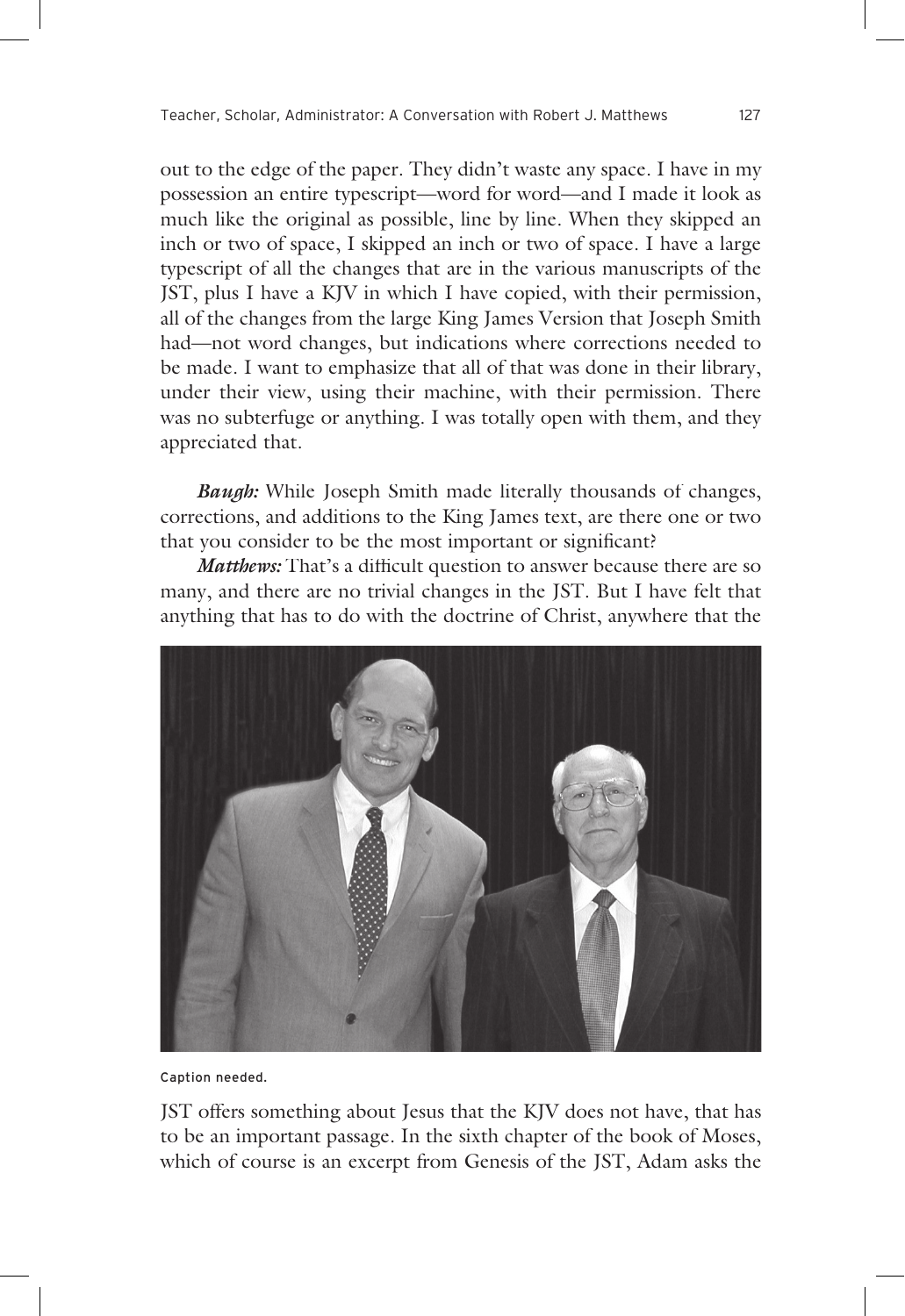Lord, "Why is it that men must repent and be baptized in water?" And the Lord said to him, "Behold I have forgiven thee thy transgression in the Garden of Eden" [Moses 6:53]. And then it says, "Hence came the saying abroad among the people, that the Son of God hath atoned for original guilt, wherein the sins of the parents cannot be answered upon the heads of the children, for they are whole from the foundation of the world" [Moses 6:54]. Now I felt that that was an important doctrinal passage because it establishes the innocence of children and that children are not born under original sin. Then in Matthew chapter 18, Jesus is talking about little children and He says, "For the Son of Man is come to save that which was lost" [Matthew 18:11]. Now this was said in the context of a discussion about little children, and Jesus said, "For the Son of Man is come to save that which was lost and to call sinners to repentance; but these little ones have no need of repentance, and I will save them" [JST, Matthew 18:11]. That's the way the JST completes that thought so that those two passages establish beyond any dispute the teaching that little children are born innocent and clean, and they are automatically saved if they should die as little children. They are saved by the Atonement of Christ.

 If those two passages had remained in the Bible through the centuries, one in the Old Testament and one in the New, then the whole doctrinal concept of the depravity of children and the necessity for baptism of little children—and it has been practiced far and wide by the Catholic Church, the Greek Orthodox Church, the Church of England, the Episcopal Church, and the Presbyterian Church—none of that would have been established if those two verses had remained in the Bible. So I feel that while all of the changes made by the Prophet Joseph Smith are important, I think this example is one of unequaled historical and doctrinal clarification. I'll tell you one of the values of the Joseph Smith Translation—it's like having Joseph Smith for a study companion.

*Baugh*: For many years you served on the Scriptures Publications Committee, and you had a role in the 1979 publication of the LDS edition of the King James Version of the Bible. Talk about your involvement in that publishing effort.

*Matthews:* In 1971 the Church had grown large enough and the time was right to publish our own edition of the Bible. It was made very clear by the First Presidency that it had to be the King James Version, but they were interested in developing study aids. In fact, for a long time it was called the Bible Aids Committee, but finally it was called the Scriptures Publications Committee. A committee was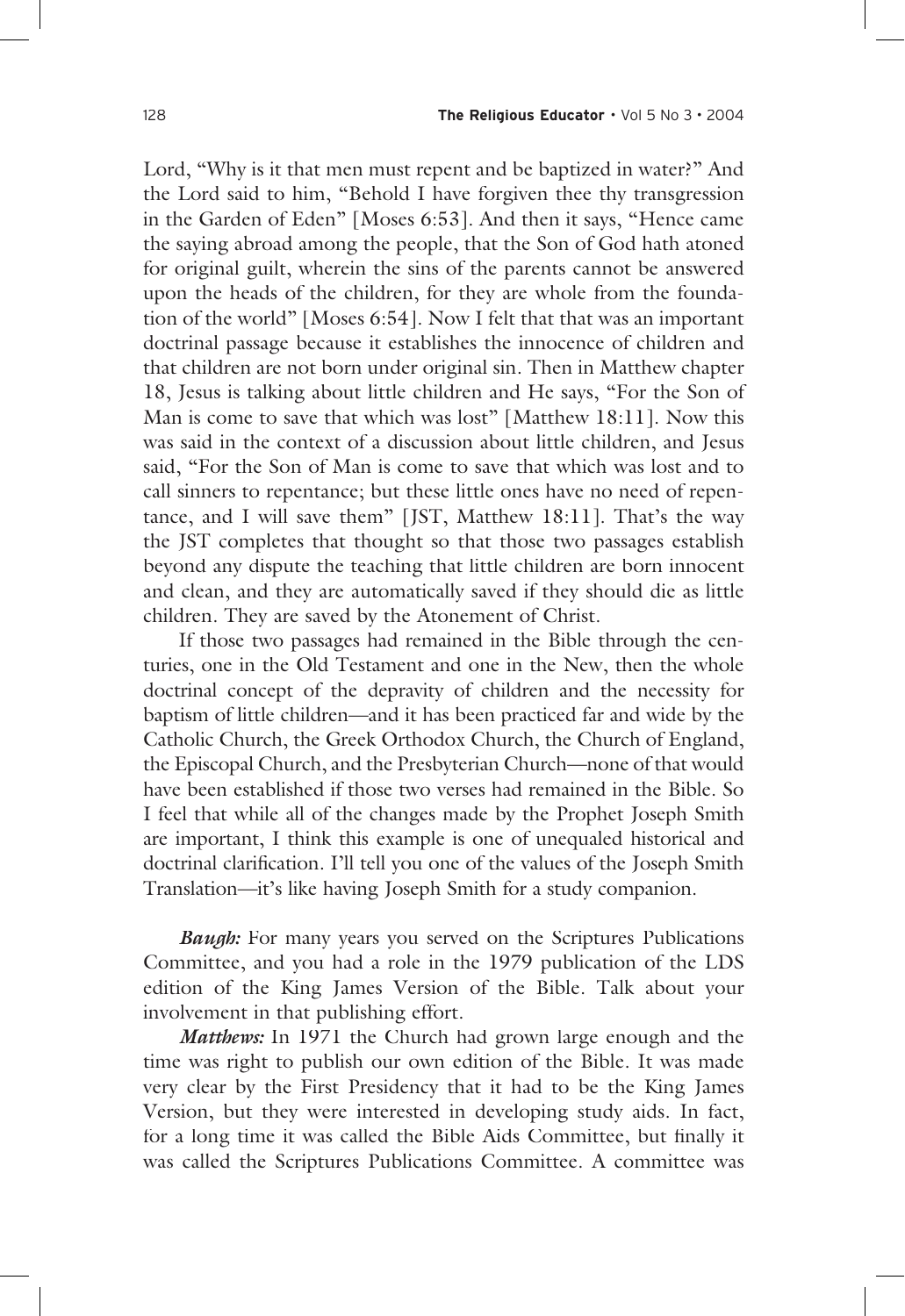selected. Elder Thomas S. Monson, who was then one of the youngest members of the Twelve, was the chairman of the committee. Other members of the committee were Elder Boyd K. Packer, Elder Bruce R. McConkie, and, for a short time, Elder Marvin J. Ashton.

The committee members spent their first year deciding what kind of study aids and helps to include, and they determined that there would be a new Bible Dictionary, a concordance (which developed into what is now known as the Topical Guide), all new chapter headings, explanations of Greek and Hebrew words, and excerpts from the Joseph Smith Translation of the Bible. The members of the Twelve were assisted by a large number of other people. William James Mortimer, who was Church publisher, was appointed as the secretary of that group. Ellis T. Rasmussen and Robert Patch, both from BYU, and I were asked to serve on that committee as technical advisers.

 We did a lot of research and a lot of legwork, and each month we would meet with those three members of the Twelve. Elder Ashton was assigned to other places, so we met with Elder Monson, Elder Packer, and Elder McConkie and reported on what we had done since the previous meeting, and they gave us assignments for the next month. That went forward from 1971 until 1979, when the Bible was done, and then we were assigned to improve chapter headings and cross-references for the Book of Mormon, the Doctrine and Covenants, and the Pearl of Great Price. Altogether, we didn't get through until 1981, so it was about a ten-year project.

 Sometimes people have asked me, "What was your impression of meeting once a month, sometimes more often, with three members of the Twelve over a ten-year period?" I can tell you truthfully, if I were asked to sustain them as prophets, seers, and revelators, I would want to raise both hands, not just one hand. It was a spiritual experience to watch those Brethren make decisions. They would talk among themselves briefly, but we would work diligently for thirty days and give something to them, and if there was a flaw in it, they would pick it out immediately. They had tremendous perception and insight. If it was acceptable, they would just discuss it very briefly, in a matter of ten seconds or so, and then agree to it. I saw revelation operate in those men day after day.

**Baugh:** Talk about your role in the 1992 Macmillan publication of the *Encyclopedia of Mormonism*.

*Matthews:* Many people had reported to the Brethren that when they would go into a public library in a large city, a university library, or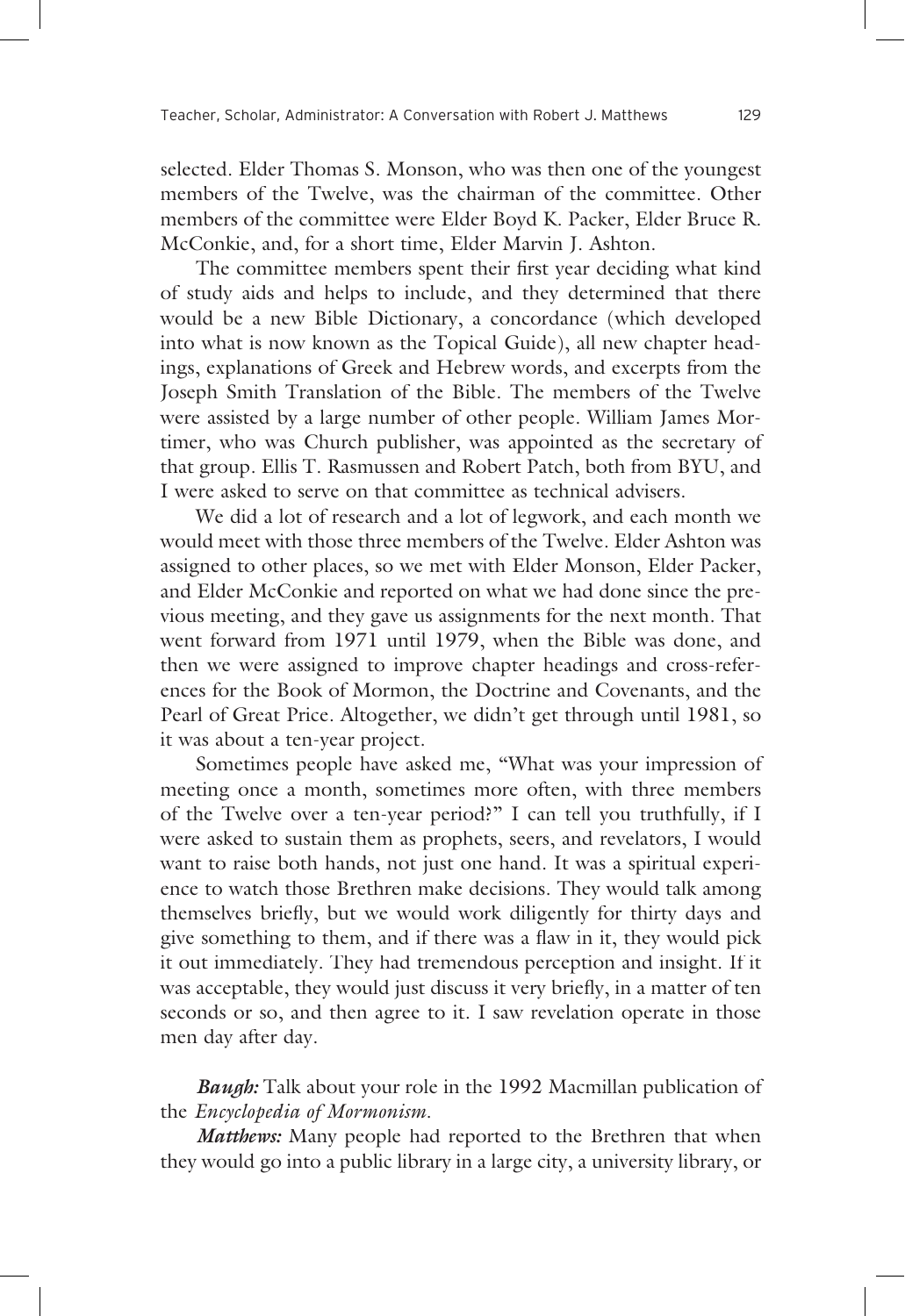a private library, there were generally anti-Mormon books but not very many books favorable to the Church. I had the same experience while I was teaching institute at UCLA. I went over to the UCLA library one day, and all they had was anti-Mormon books. My colleague, George A. Horton Jr., and I got some members of the Church to donate some good LDS books—*Gospel Doctrine* and other books—to put in the library so that people would have a better choice.

 The idea of an encyclopedia of Mormonism originated with Macmillan Company, but they approached some of our people—I think S. Kent Brown was one of the first they approached—and then it was presented to the Brethren. I'm sure the reason the Brethren were willing that there should be an encyclopedia of Mormonism was so these volumes might be put in large public and university libraries throughout the world so that people wanting to learn about the Church would have some kind of authentic, widespread, easy-to-read information. So the First Presidency selected Daniel H. Ludlow to be the editor-in-chief, and then a board of editors, of which I was one. For about four years we worked on the *Encyclopedia of Mormonism*. We had a little hesitation about calling it the "Encyclopedia of Mormonism" (we wanted the correct name of the Church), but Macmillan was insistent that if we used the whole, long Church name, nobody would know who it was. So the agreement was made that under the title *Encyclopedia of Mormonism*, it would read *The Church of Jesus Christ of Latter-day Saints*. That was the background, and it was a huge undertaking.

 Brother Ludlow did a major piece of work in coordinating and governing all of the work to make the volumes of the encyclopedia. Again, it was done under the leadership of several of the Brethren. It was not an official Church publication, but it does contain a lot of very useful information. Macmillan was surprised that we could do it so quickly and that so many copies were sold. The Church Educational System and many other people ordered copies, and it was a success. I would say it was work—it was very hard work. But working on the scriptures was also hard work. The sciptures were a ten-year project. The encyclopedia was only a four-year project. I did not seek to participate in either of those experiences, but I look back now and feel like that was quite an unusual thing to take this country boy out of Wyoming and put him on two such august committees.

**Baugh:** You were dean of Religious Education at BYU from 1982 to 1991. What were some of the challenges you faced?

*Matthews:* Of course it's a great honor to be dean of Religious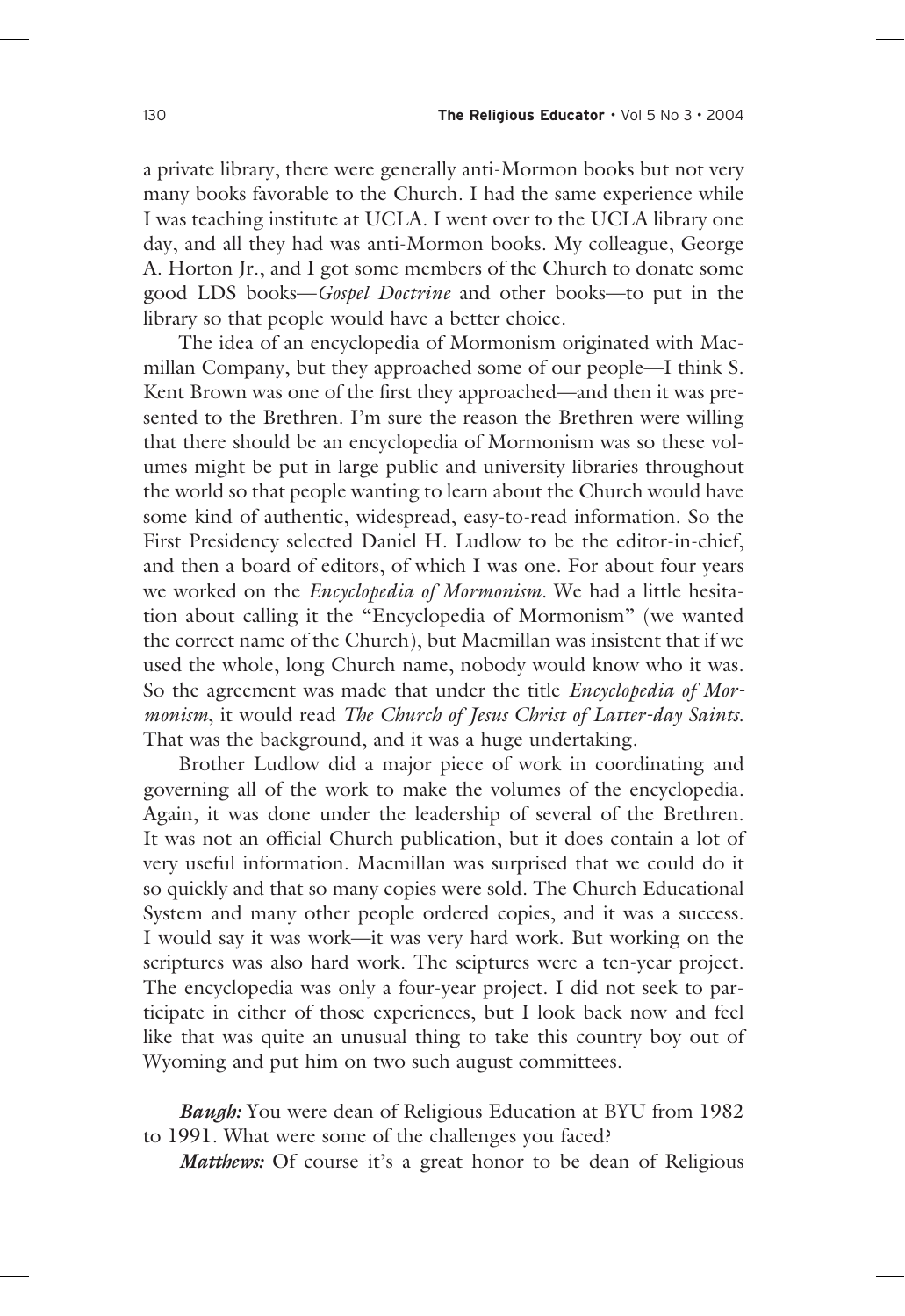Education, and that also was not an honor I had sought. At the time I was chairman of the Department of Ancient Scripture, but I was asked to be the dean. This was a time of transition for Brigham Young University. There was a major overhaul and a new emphasis given to the university to upgrade the academic standards. New ways in selecting faculty and giving rank advancement were being incorporated. The whole university was undergoing change, particularly in academic areas. To become dean at just such a time without any past experience was rather interesting. One of the challenges was maintaining the proper character of religious education when everything was going toward an academic emphasis. It's my feeling and conviction that while academic excellence and hard study have a place in religious education, the foundation of religious education is testimony and revelation and the building of character. There were some dichotomies presented there, and I was right in the middle of it. Those were some challenges.

*Baugh*: What do you feel were some of your significant accomplishments as dean?

*Matthews*: I think in any academic organization the greatest assets are the faculty, so I feel like the greatest thing I accomplished as dean was the new faculty members we brought on board. We also gave the faculty members opportunity for inservice training and research and various things.

 One thing we did was to inaugurate core curriculum. We discovered that students could fill their required numbers of religion hours for university graduation and do it in some areas that were very one-sided. There was a time when Boy Scouting and a number of lessdoctrinal courses counted as religion credit. In the core curriculum, we made certain that every student who graduated from BYU would need to study Book of Mormon, Doctrine and Covenants, and New Testament. That made the faculty who taught Old Testament feel bad, but students still had some electives, and we did not downgrade Old Testament. But in my thinking, Book of Mormon, New Testament, and Doctrine and Covenants were absolutely essential. The core curriculum requirements cover that and still leave room for students to enroll in Church history, Old Testament, Pearl of Great Price, and world religions. I feel that we made some progress when we made the core curriculum scripturally oriented.

 There was a lot of desire, even from the administration, to have classes like "Your Religious Problems" and "Principles and Doctrines of Mormonism" in the core, and I resisted making those basic to the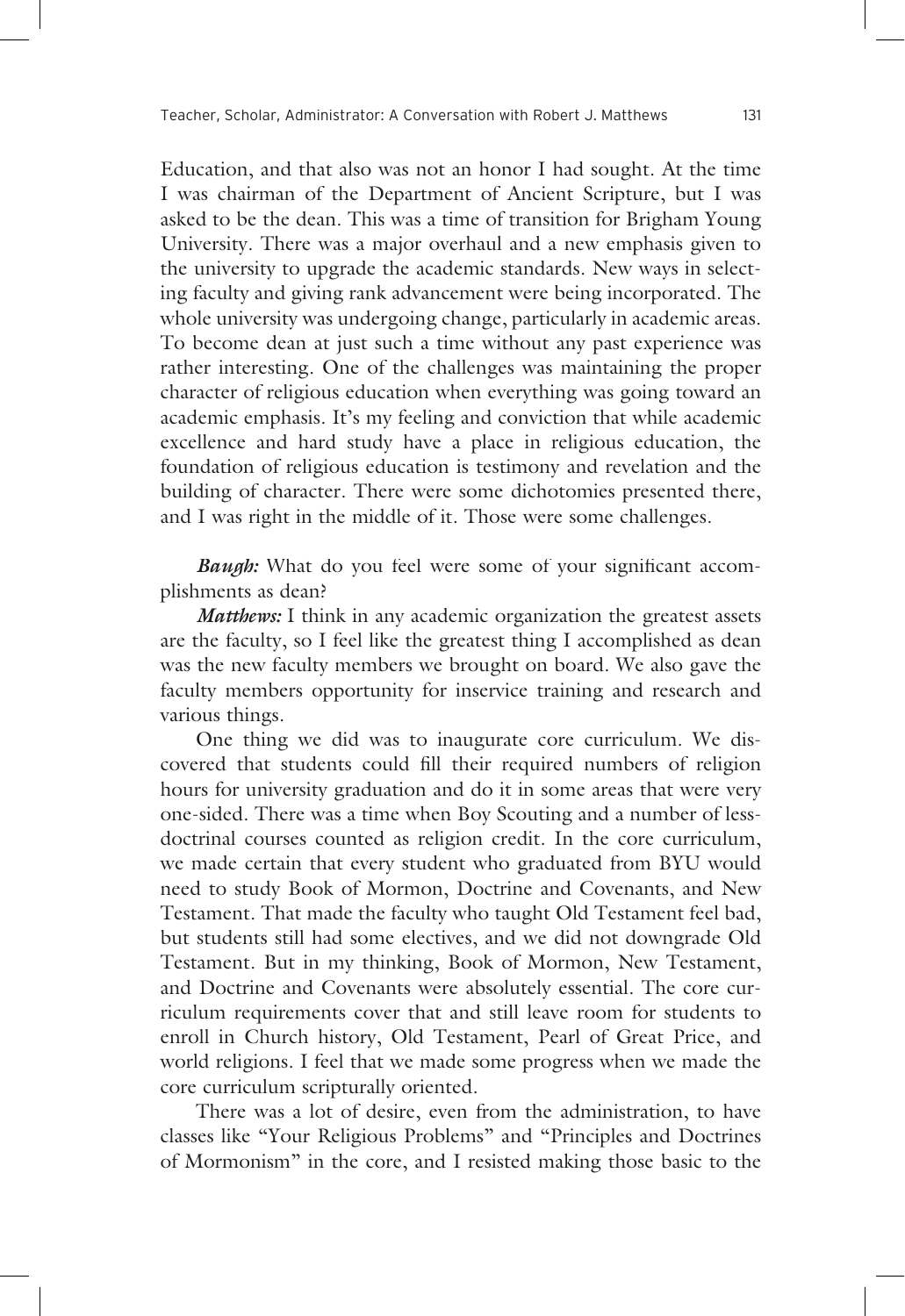core curriculum because we would have to have those instead of some scripture courses. "Your Religious Problems" would reflect very much the particular mindset of the professor, as would "Principles and Doctrines of Mormonism." But if you have a scripture course using the Book of Mormon, the Doctrine and Covenants, or the New Testament as the basic text, the Lord designed that curriculum—not a faculty member or group of faculty members. Next to hiring the right kind of faculty and giving the faculty inservice opportunities, I think the establishment of the core curriculum was a major accomplishment.

 The core curriculum consisted of two classes covering the entire Book of Mormon, one class from the New Testament, and one class from the Doctrine and Covenants. That doesn't cover the entire New Testament or the entire Doctrine and Covenants, but it provides some exposure, and that's very, very important. If you were to look through the catalog of courses before the core curriculum was adopted, you would see that religion credit was given for courses not nearly as basic as Book of Mormon, Doctrine and Covenants, and New Testament.

*Baugh:* What is your educational philosophy as it relates to religious education at BYU, and what are your concerns about the future of religious education in the Church or at BYU?

*Matthews:* That's a question that requires much thought, and religion is essentially spiritual. True religion always has to be revelatory. Those are not the kinds of things that thrive in an academic environment. In an academic environment, knowledge is acquired by hard evidence that can be measured and repeated at will, which is experiment oriented, rather than revelation or testimony oriented. I think one of the great challenges at BYU is maintaining the proper spirit or the proper attitude and decorum of true religion in an academic atmosphere and then basing rank advancement and so forth on an academic basis. That is a very interesting challenge.

*Baugh***:** You have witnessed many changes in the Church Educational System over the last fifty years. What are some of the most significant?

*Matthews:* I came into the Church Educational System in 1955, teaching seminary, and one of the major changes that I have seen is the way in which the curriculum is handled. In those bygone days, we often used textbooks in Old and New Testament that were written by Protestant scholars, like the book by George A. Buttrick about the parables. One of the major changes that I have seen is that we have adopted courses of study that are anchored and rooted in scripture,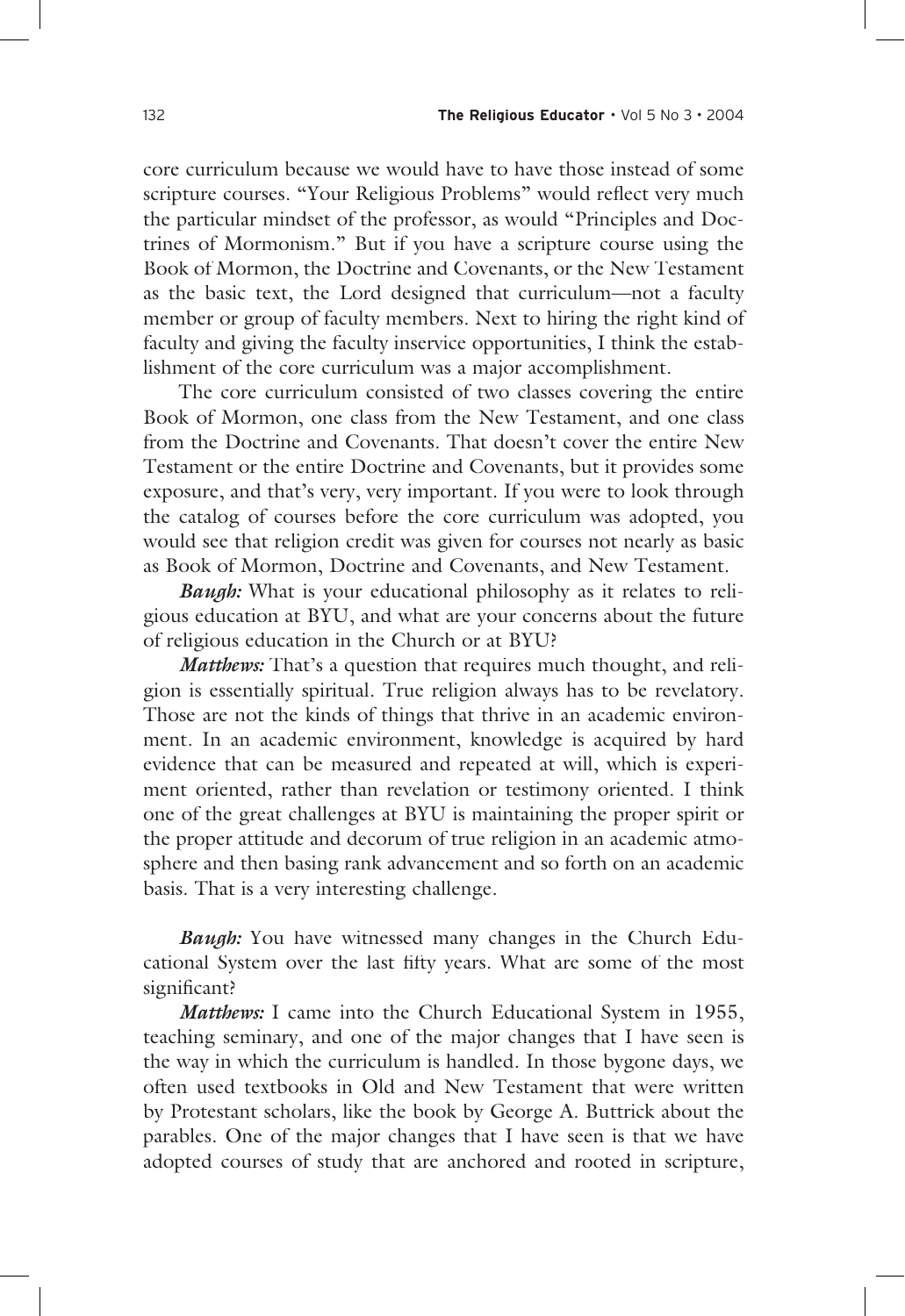especially latter-day scripture, and in books that are written by members of the Church. Our lessons have gone from social and behavioral objectives to more doctrinal objectives. It's amazing to see the great changes that have taken place in the past fifty years in the curriculum of seminaries and institutes and also at BYU.

*Baugh:* What role do you see BYU having in the larger Church Educational System?

*Matthews:* That's a very good question. This is a major university with a branch in Hawaii and in Rexburg, and there can be no discounting the influence that Brigham Young University has. I think there will always be a Brigham Young University. As I have studied the history of BYU, there have been from time to time changes in policy and direction as to how the university would relate to the rest of the Church school system. I think only the Brethren could answer that question because they constitute the board of trustees. There will always be a Brigham Young University, of necessity. But there will always be seminaries and institutes also. At the present time, they're all under the Church Educational System, but BYU is not the head of the others. I think at one time it was thought that it might become so. I think many thought it ought to be. I don't think it is now, and I don't know what the future will hold. That's a decision the board of trustees will have to make.

*Baugh:* What, to you, is a successful gospel teacher, and when has a teacher truly succeeded?

*Matthews:* I think a successful gospel teacher is one who teaches by the Spirit. Teaching by the Spirit is more than just teaching the truth. If you're teaching by the Spirit, you bear testimony. And not only that, the Spirit indicates to you what should be taught on any particular day. A person could teach truth every day and still not teach by the Spirit unless he or she was teaching the particular truths that the Lord wanted to have taught that day in that class. A successful gospel teacher has to teach by the Spirit. We talk about people who seem to be spiritual, but what makes a person spiritual? A person is spiritual only if he or she has the Holy Spirit. Joseph Smith said that you cannot teach the gospel without the Holy Ghost.

*Baugh*: You've been a Sunday School teacher, bishop, stake patriarch, stake president, and temple president. What aspects of your ecclesiastical callings have been particularly meaningful and rewarding?

*Matthews:* All of those callings had certain frustrations and rewards,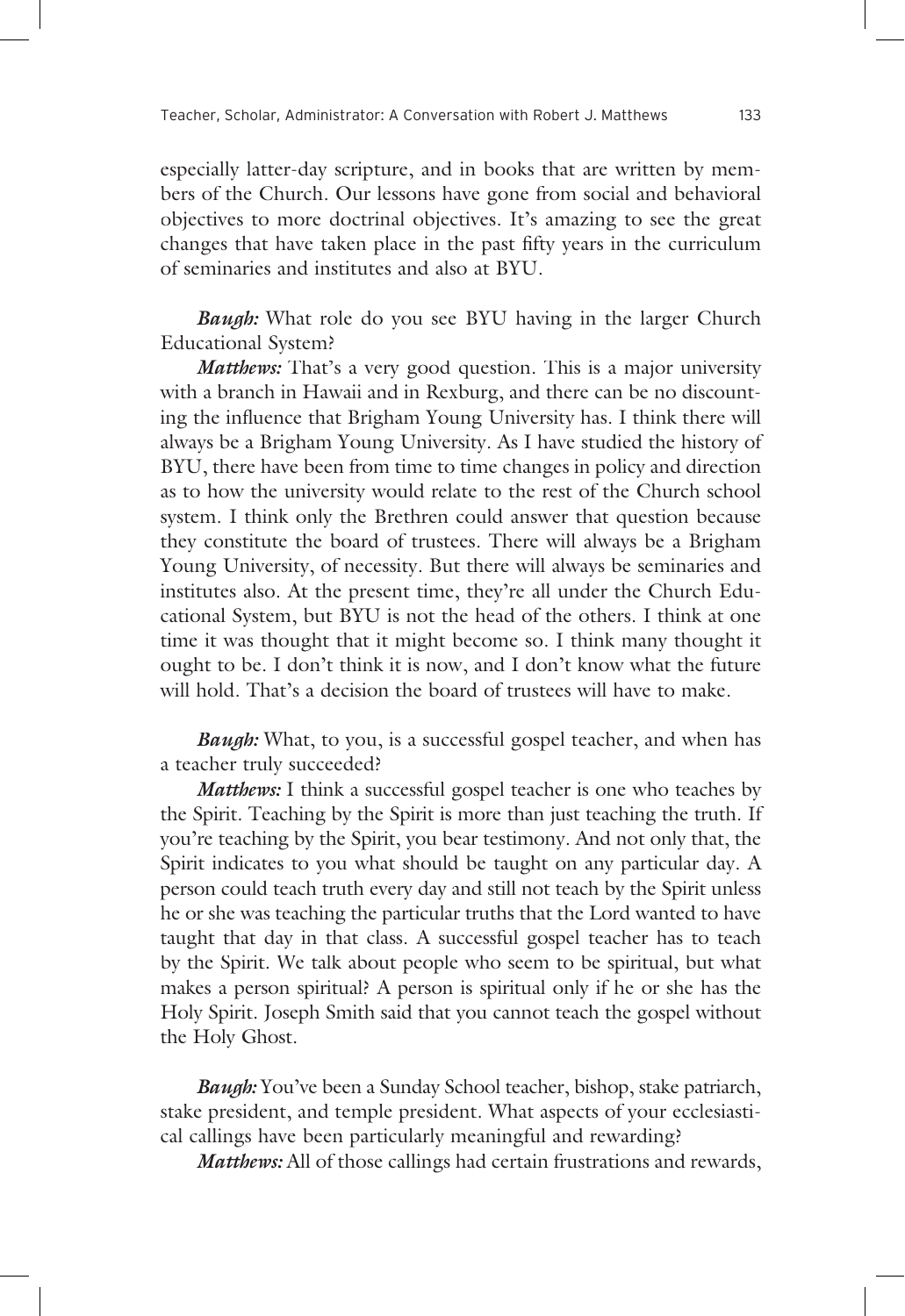and they've all included dedication, hard work, and, occasionally, a little disappointment. I have done all those things. I've worked at about every level of the Church there is outside of being a General Authority. I suppose the most rewarding and one of the most difficult callings was temple president. I frequently thought while I was president that everything I had done up to that point had prepared me for the demands made upon me as temple president. My years as a seminary teacher, my years as a bishop, my years teaching at BYU, twenty-five years on the Correlation Committee, the Scriptures Committee, the Encyclopedia Committee, my years as husband and father—all those things came together in one assignment as president of the Mount Timpanogos Utah Temple. When you are a temple president, you have much responsibility. You deal with excellent people, but problems arise every day that you never encountered before. You are in the cleanest of surroundings. You are with the highest level of human beings. It's just wonderful! It is difficult at times, but there's nothing like being in the house of the Lord where you feel the Spirit every day. I don't know of anything that is quite like that. For me, being a temple president was a crowning event. I don't know how much longer I'll live, but I hope I have a lot of opportunities to work in the temple. Growth and experience are found in every calling.

*Baugh:* Were you not called as temple president of the Mount Timpanogos Temple even prior to it being dedicated?

*Matthews:* Yes, about six months before it was dedicated. I was first called in May 1996 and served from October 1996 to the first of November 1999.

#### *Baugh:* Did you select your counselors?

*Matthews:* Yes. My counselors at the beginning were Dan J. Workman, a CES man before his retirement, and Herschel N. Pedersen, a former BYU basketball star, who had spent his life working at Geneva Steel. Both of these brethren were true-blue hard workers, respected by the community, and they were great counselors. Their wives were assistants to my wife as matron. After two and a half years, Brother Workman was called to be president of the temple in Vernal, Utah, and I selected Noel T. Greenwood to replace him. He was from Lindon and had been my stake president at one time. Brother Pedersen then became my first counselor, and Brother Greenwood served as my second counselor.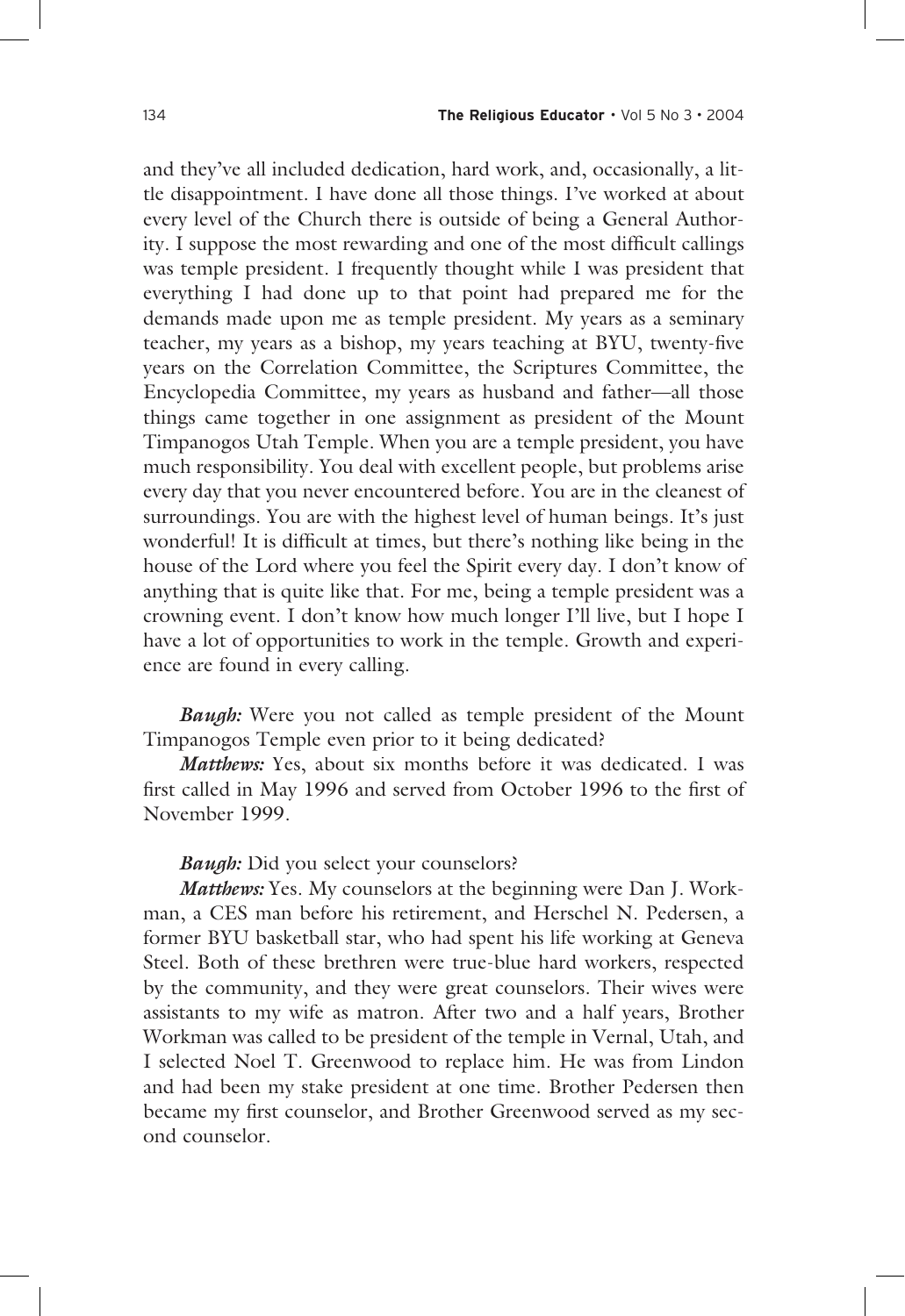*Baugh:* And you continue to work as a sealer in the Mount Timpanogos temple?

*Matthews:* That's correct. From the time I was released until the present time, I've been a sealer in the temple.

*Baugh:* And you also continue to be an active patriarch in your stake. Would you care to comment about that?

*Matthews:* Being a patriarch is a unique calling and responsibility. Much of the time you don't know the people who come to receive a blessing. You know they have a recommend signed by their bishop, but you don't know anything about them, and you don't know anything about the family most of the time. I've decided that doesn't matter much anyway because the blessing isn't mine; the blessing has to come from Heavenly Father. Our Father in Heaven is the real Patriarch, and what a patriarch has to do is to be in tune so that when he places his hands upon the head of the person, he can get some inspiration of the blessing the Lord has for that individual. That's not an easy thing. It's a little scary. It's also scary because patriarchal blessings are recorded. The individual is given a typewritten copy. Another copy is sent to the Church Archives in Salt Lake. People read their patriarchal blessings throughout their lives, and you have a short period of time to get the inspiration from the Lord to give them a blessing that they are going to read and that the family is going to value for maybe two or three generations. That's a little different from teaching a Sunday School class.

*Baugh:* What are your plans for the future, and what projects do you hope to finish in the next few years?

*Matthews:* My plans for the future, however long or short that may be, are to continue to work in the temple and continue to serve in the Church in whatever areas I am called. I am particularly interested in the welfare of my children and my grandchildren. I am trying to write a little family history. I'm not trying to write so much about myself, but I'm interested in giving to my children and grandchildren some perspective and understanding of how my father and mother and their families first came into the Church. We haven't been in the Church for generations. I'm the second generation in the Church, and my grandparents joined when they were older. I want my children and grandchildren to know and to have in writing firsthand accountsclear, convincing, testimony-bearing accounts—of how our family heard about the gospel, left England, came to America, and settled in the West because of the Church. I think if they don't know that, they